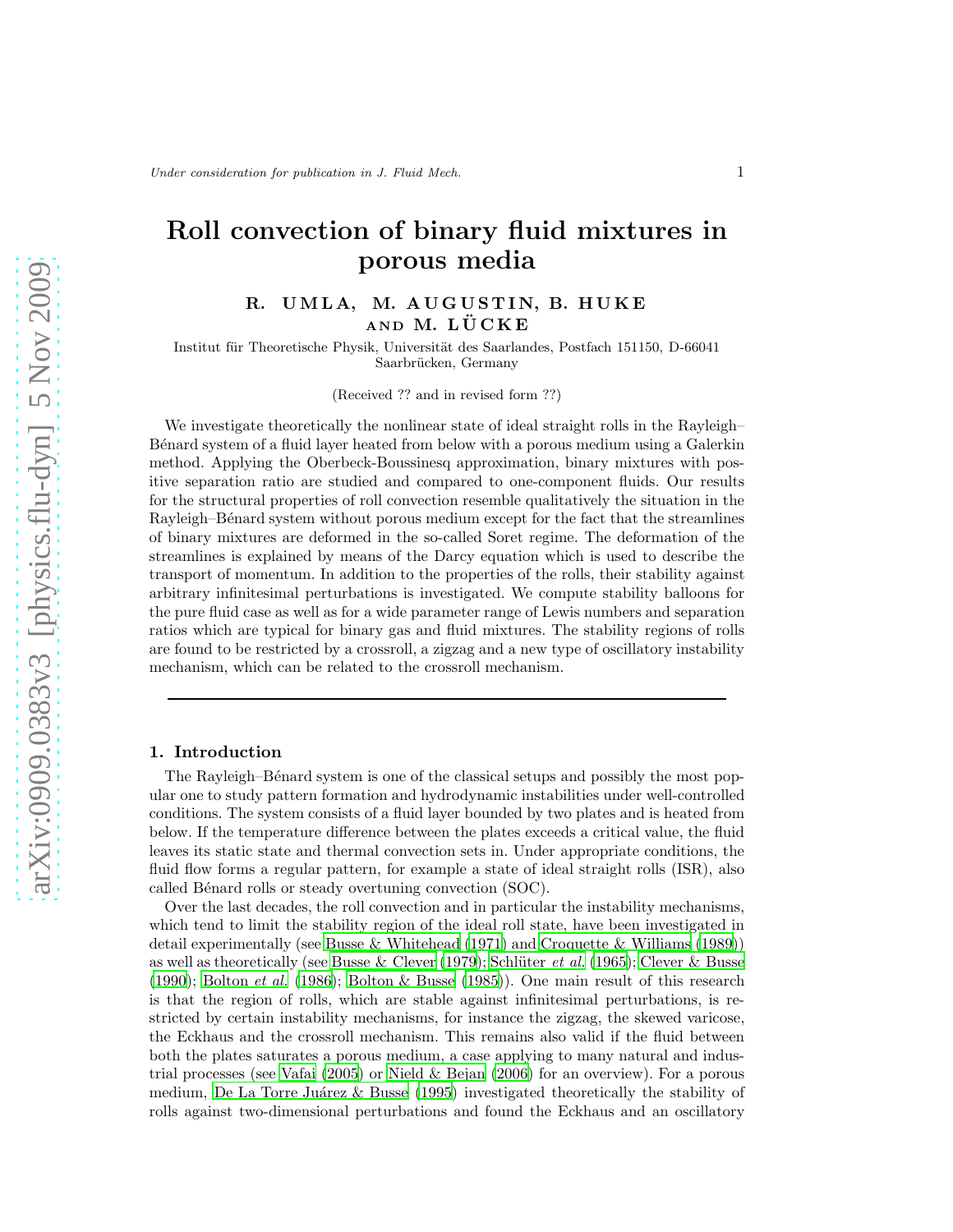instability mechanism. [Straus \(1974](#page-13-3)) did the same but allowed for three-dimensional perturbations and found a zigzag as well as a crossroll mechanism. These investigations were complemented by the experimental observation of roll convection in porous media by [Shattuck](#page-13-4) et al. [\(1997](#page-13-4)) and [Howle](#page-12-7) et al. [\(1997\)](#page-12-7).

The aforementioned research was carried out for a one-component, i.e., a pure fluid. However, numerous applications are known where the fluid has to be treated as a binary mixture consisting of two different fluids (see for example [Platten 2006](#page-13-5)). Especially, if the binary mixture shows a non-vanishing Soret effect, i.e., if concentration currents are driven by temperature gradients, the dynamics of the system are expected to change due to a coupling of the temperature field into the concentration field. For the classical Rayleigh–Bénard system without porous medium, there has been a large body of work dealing with binary mixtures under the influence of the Soret effect [\(Eaton](#page-12-8) *et al.* [\(1991\)](#page-12-8); [Barten](#page-12-9) *et al.* [\(1995\)](#page-12-9); Huke. & Lücke (2002); [Le Gal](#page-12-11) *et al.* [\(1985\)](#page-12-11); [Dominguez-Lerma](#page-12-12) et al. [\(1995](#page-12-12)); [Barten](#page-12-13) et al. [\(1989](#page-12-13)); Schöpf & Zimmermann (1993); [Knobloch & Moore](#page-12-14) [\(1988\)](#page-12-14); [Cross & Kim \(1988\)](#page-12-15); [Kolodner](#page-12-16) et al. [\(1986](#page-12-16)); Fütterer & Lücke (2002); [Touiri](#page-13-7) et al. [\(1996\)](#page-13-7); [Ahlers & Rehberg \(1986\)](#page-12-18); [Walden](#page-13-8) *et al.* [\(1985](#page-13-8))). In particular, the roll convec-tion and the corresponding stability mechanisms are well known (see [Huke](#page-12-19) *et al.* [\(2000](#page-12-19))). For the system with porous medium, however, the standard of knowledge is much less developed, although there has been some work concerning the stability of the ground state and monocellular flow by [Charrier-Mojtabi](#page-12-20) *et al.* [\(2007](#page-12-20)), [Elhajjar](#page-12-21) *et al.* [\(2008\)](#page-12-21) and [Sovran](#page-13-9) et al. [\(2001\)](#page-13-9).

With this paper, we aim at extending the knowledge about flow patterns of binary mixtures in porous media by analysing the structural properties as well as the stability of the B´enard rolls. In doing this, we restrict ourselves to a positive Soret coupling in which the Soret effect destabilises the ground state. The paper is organised as follows: In Sec. II we will briefly explain the basic equations of the system, the Galerkin method that we have used for numerical computations, the ground state and its stability. In Sec. III we discuss the properties of roll convection by investigating the structure of the fields, the advective heat transport and the mixing. Sec. IV contains the main results of our paper. Here, we represent the stability boundaries of the Bénard rolls for a pure fluid as well as for binary mixtures and compare the former ones to the known results. In Sec. V we conclude with a summary of our results.

#### 2. Foundations

# 2.1. System and basic equations

We consider a horizontal layer of a porous medium filled with a pure fluid or a binary mixture in a homogeneous gravitational field,  $g = -q\mathbf{e}_z$ . The layer has thickness d and a vertical temperature gradient is imposed by fixing the temperature

$$
T = T_0 \pm \frac{\Delta T}{2} \quad \text{at} \quad z = \mp \frac{d}{2},\tag{2.1}
$$

which can be realized in experiments by using highly conducting plates.  $T_0$  is the mean temperature of the layer and we assume  $\Delta T > 0$ , i.e., the lower plate has a higher temperature than the upper one. Moreover, we consider the plates to be infinitely extended, rigid and impermeable. The porous medium is treated as isotropic and homogeneous. Furthermore, we assume local thermal equilibrium between the fluid and the porous medium such that there is no heat transfer between both phases.

Convection is characterised by the fields of temperature  $T$ , the Darcy velocity  $\bf{v}$  (also called seepage velocity), mass concentration  $C$  of the lighter component, total mass den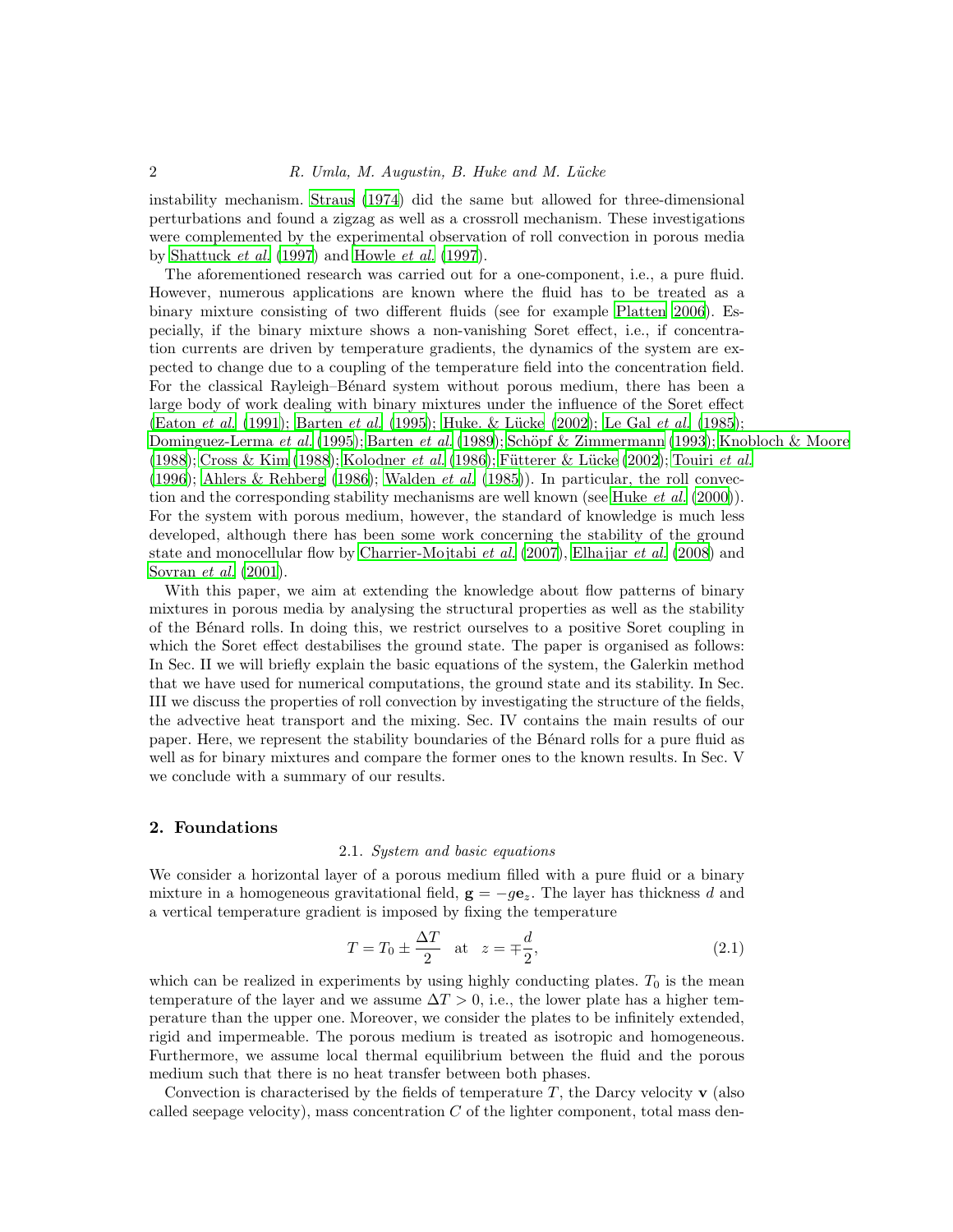sity  $\rho = \rho_1 + \rho_2$  and pressure P. Applying the Oberbeck-Boussinesq approximation, we assume the dynamic viscosity, the thermal expansion coefficients and the heat capacities to be constant and equal to their values at the spatial averages  $T_0$ ,  $C_0$ ,  $P_0$  of the thermodynamic variables. Moreover we neglect effects like radiation or the generating of heat due to friction between the fluid and the porous medium. For binary mixtures, the Soret effect can play an important role. We incorporate this effect in our model, which describes the generation of concentration currents due to temperature variations. Then, the balance equations for our system read according to Nield  $\&$  Bejan (2006):

$$
\nabla \cdot \mathbf{v} = 0 \tag{2.2a}
$$

$$
c_a \rho_0 \partial_t \mathbf{v} = -\nabla P - \frac{\eta}{K} \mathbf{v} + \rho_0 [1 + \beta_T T + \beta_C C] g \mathbf{e}_z \qquad (2.2b)
$$

$$
C_{\text{tot}}\partial_t T + C_f(\mathbf{v} \cdot \nabla)T = \lambda_{\text{tot}}\nabla^2 T \tag{2.2c}
$$

$$
\phi \partial_t C + (\mathbf{v} \cdot \nabla) C = D_{\text{tot}} \nabla^2 C + D_{\text{tot}} \frac{k_T}{T_0} \nabla^2 T,
$$
\n(2.2*d*)

Here,  $\rho_0$  is the mean density of the fluid,  $\eta$  the dynamic viscosity,  $\beta_T$  ( $\beta_C$ ) the thermal (solutal) expansion coefficient of the fluid and  $K$  the permeability of the porous medium.  $C_*$  denotes the heat capacity per unit volume according to its subscript f, s or tot of the fluid, the solid matrix or of the total medium (fluid and solid matrix). The heat capacities per unit volume can be connected via the porosity  $\phi$  of the porous medium, by the relation  $C_{\text{tot}} = \phi C_f + (1 - \phi)C_s$ . The same holds true for the thermal conductivities  $\lambda_f$ ,  $\lambda_s$  and  $\lambda_{\text{tot}}$ .  $D_{\text{tot}}$  is the concentration diffusivity of the total medium and is equal to  $\phi D$  whereas D is the concentration diffusivity of the fluid.  $k_T$  is the thermodiffusion ratio which characterises the strength of the Soret effect. The correction factor  $c_a$  emerges in front of  $\partial_t$ **u** to bring the Darcy equation [\(2.2](#page-3-0)b) in agreement with experimental results (see [Nield & Bejan \(2006\)](#page-13-2)). Since the porous medium is assumed to be isotropic and homogeneous,  $c_a$  is a scalar.

In the basic equations  $(2.2)$  we scale lengths by d, time by the vertical diffusion time  $\frac{d^2C_{\text{tot}}}{\lambda_{\text{tot}}}$ , temperature by  $\frac{\lambda_{\text{tot}}\eta}{C_f K d\beta_T g\rho_0}$ , concentration by  $\frac{\lambda_{\text{tot}}\eta}{C_f K d\beta_C g\rho_0}$  and pressure by  $\frac{\lambda_{\text{tot}}\eta}{C_f K d\beta_T g\rho_0}$ Moreover, we introduce the reduced deviations of the velocity  $\mathbf{u} = (u, v, w)$ , temperature θ, concentration c and pressure field p from the conductive state thus obtaining the following set of balance equations:

$$
\nabla \cdot \mathbf{u} = 0 \tag{2.3a}
$$

$$
\gamma_a \partial_t \mathbf{u} = -\nabla p - \mathbf{u} + (\theta + c)\mathbf{e}_z \tag{2.3b}
$$

$$
\partial_t \theta + (\mathbf{u} \cdot \nabla)\theta = Rw + \nabla^2 \theta \tag{2.3c}
$$

$$
\phi^* \partial_t c + (\mathbf{u} \cdot \nabla)c = R\psi w + L(\nabla^2 c - \psi \nabla^2 \theta).
$$
 (2.3*d*)

The normalised porosity  $\phi^* = \phi C_f/C_{\text{tot}}$  as well as the correction factor  $\gamma_a = \frac{K\lambda_{\text{tot}}\eta}{d^2C_{\text{tot}}\rho_0}c_a$ are scalars for an isotropic and homogeneous porous medium.  $\phi^*$  can have values in the interval [0, 1] whereas  $\gamma_a$  is very small for usual porous materials [\(Nield & Bejan \(2006\)](#page-13-2)). Because of the smallness of  $\gamma_a$ , the time-derivative term in the momentum equation is of-ten neglected (see for example [Sovran](#page-13-9) *et al.* [\(2001\)](#page-13-9) and [Elhajjar](#page-12-21) *et al.* [\(2008\)](#page-12-21)). However, we retain this term since it is - according to Vadasz  $\&$  Olek (1999) or Vadasz  $\&$  Olek [\(2000\)](#page-13-11) - essential for certain stability analyses. Note that  $\phi^*$  also appears only in front of a time derivative. Therefore, the correction factor and the normalised porosity can play a role for time-dependent phenomena only.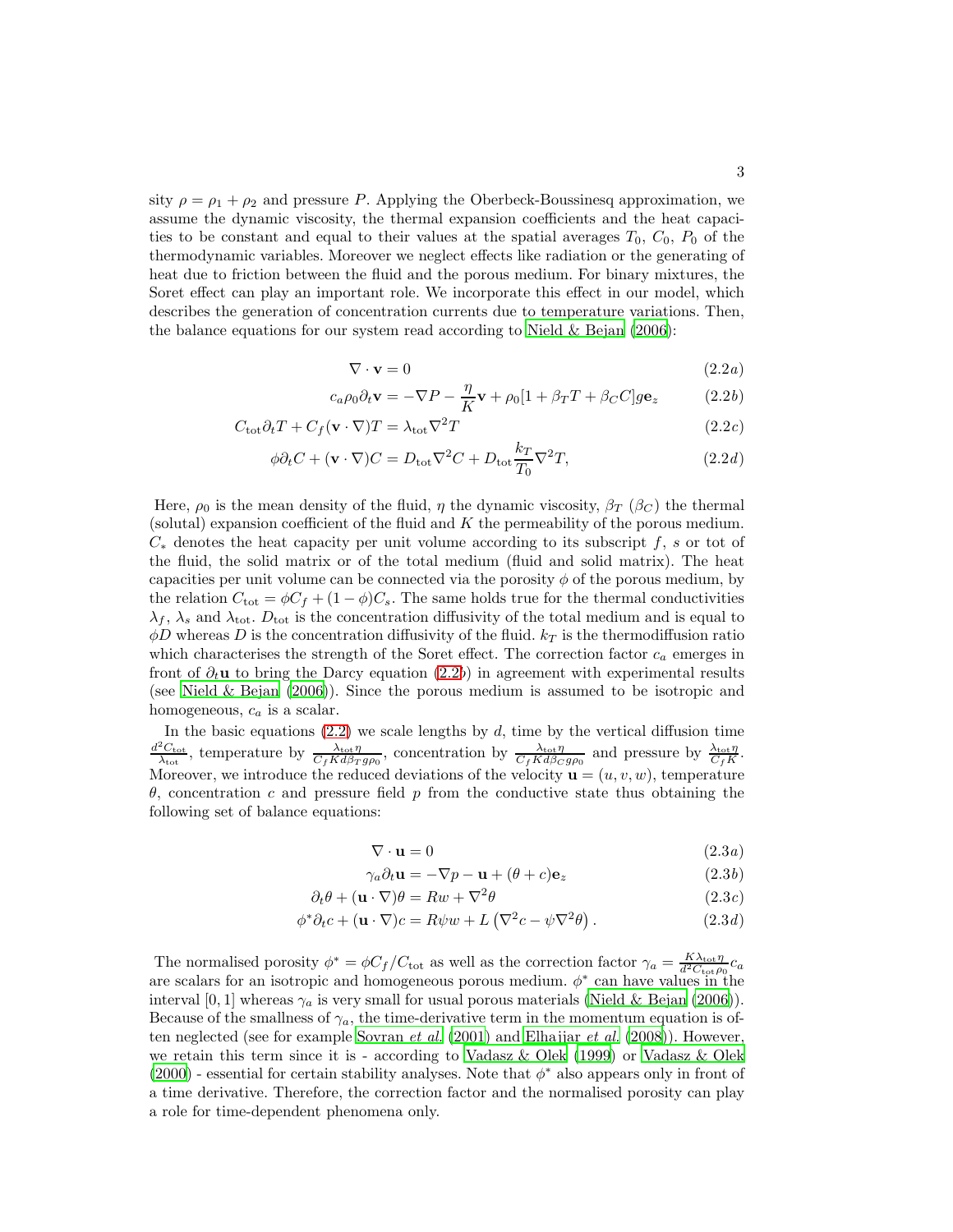Via the concentration diffusivity  $D_{\text{tot}}$ , the Lewis number L is defined by

$$
L = \frac{D_{\text{tot}} \phi C_f}{\lambda_{\text{tot}}},\tag{2.4}
$$

and therefore compares the time scales of concentration and heat diffusion. Note that the Lewis number as defined here is the inverse of the Lewis number Le as defined by [Nield & Bejan \(2006\)](#page-13-2). The Rayleigh–Darcy number is given by

$$
R = \frac{\rho_0 g \beta_T K C_f d}{\lambda_{\text{tot}} \eta} \Delta T \tag{2.5}
$$

and measures the thermal driving. The separation ratio

$$
\psi = -\frac{\beta_C}{\beta_T T_0} k_T \tag{2.6}
$$

is proportional to the thermodiffusion ratio  $k<sub>T</sub>$  thus incorporating the Soret effect which emerges via  $-L\psi\nabla^2\theta$  and the term  $R\psi w$  in the concentration balance equation [\(2.3d](#page-3-0)). In this paper, we cover mainly separation ratios from 0 to 0.5, which are typical for alcohol-water mixtures at high alcohol concentration (30-80%) and many gas mixtures, like Ne-CO<sub>2</sub>, He-Xe, H<sub>2</sub>-Xe and Ne-Ar (see [Liu & Ahlers \(1997](#page-12-22))). That means in particular that we restrict ourselves to a positive Soret coupling  $(\psi > 0)$ , where the lighter component of the mixture is driven into the direction of higher temperature.

In the momentum equation [\(2.3b](#page-3-0)), which is deduced from Darcy's law, advective transport and diffusion of momentum are neglected. Instead, we take into account the relaxation term −u describing the friction between the fluid and the porous matrix, which dominates the aforementioned mechanisms at low Reynolds numbers  $(Re = O(1))$ . Thereby, to define the Reynolds number of a flow through a porous medium, the average radius of the pores is chosen as the characteristic length scale.

Since the fluid is assumed to be incompressible, we can write the velocity field u as

$$
\mathbf{u} = \nabla \times \nabla \times \Phi \mathbf{e}_z + \nabla \times \Psi \mathbf{e}_z, \tag{2.7}
$$

which automatically fulfils the mass balance [\(2.3a](#page-3-0)). To derive equations for the potentials  $\Phi$  and  $\Psi$ , one can apply the curl to the momentum balance equation [\(2.3b](#page-3-0)) once or twice, respectively and take into account only the third component of the obtained equations. This also eliminates the pressure term. To derive boundary conditions for  $\Phi$ , we assume that there is no external pressure gradient which causes a meanflow  $U(z, t) = \langle u(x, z, t) \rangle_x$ , with  $\langle \cdot \rangle_x$  being the spatial average in x–direction. Averaging [\(2.2b](#page-3-0)) over x shows that any meanflow will decay on the time scale  $\gamma_a$ . The same can be demonstrated for  $\Psi$ . Not being interested in fast transients, we assume that  $U = \Psi = 0$ .

At the impermeable plates, the vertical concentration current vanishes, i.e.,  $\partial_z(c-\psi\theta) = 0$ for  $\pm \frac{1}{2}$ . To avoid this coupling of the fields in the boundary conditions, we introduce in a next step the field

$$
\zeta = c - \psi \theta. \tag{2.8}
$$

The corresponding balance equation for  $\zeta$  can directly be derived by combining the equations [\(2.3c](#page-3-0)) and [\(2.3d](#page-3-0)). Altogether, the new balance equations read

<span id="page-3-0"></span>
$$
\gamma_a \partial_t \nabla^2 \Delta_{xy} \Phi = -\nabla^2 \Delta_{xy} \Phi - \Delta_{xy} (\theta + c) \tag{2.9a}
$$

$$
\partial_t \theta + (\mathbf{u} \cdot \nabla)\theta = Rw + \nabla^2 \theta \tag{2.9b}
$$

$$
\phi^* \partial_t \zeta + (\mathbf{u} \cdot \nabla) \zeta + (1 - \phi^*) (\mathbf{u} \cdot \nabla) \theta = (\phi^* - 1) R \psi \Delta_{xy} \Phi + L \nabla^2 \zeta - \phi^* \psi \nabla^2 \theta \quad (2.9c)
$$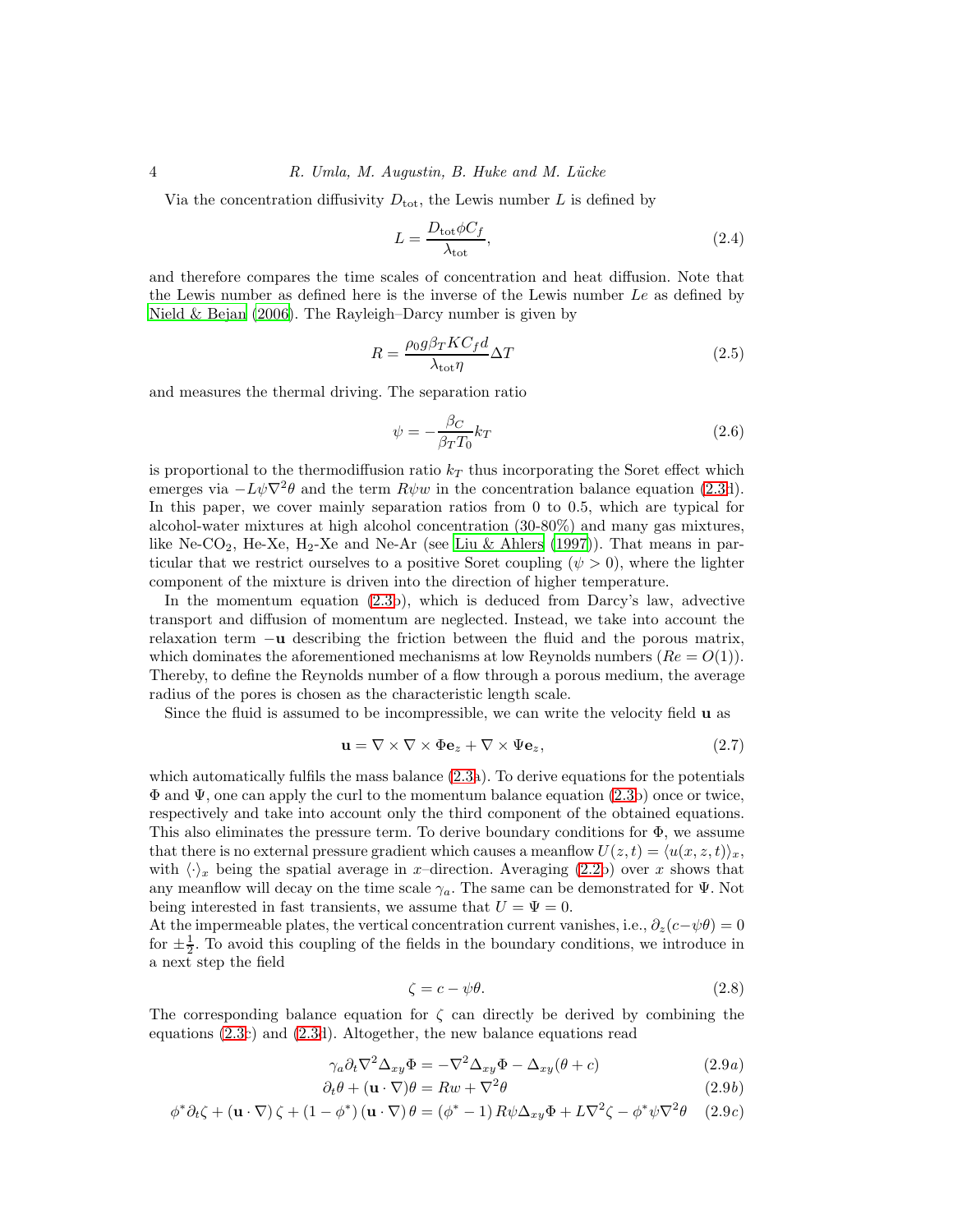with  $\Delta_{xy} := \partial_x^2 + \partial_y^2$  and the boundary conditions

<span id="page-4-0"></span>
$$
0 = \Phi = \theta = \partial_z \zeta \quad \text{at} \quad z = \pm \frac{1}{2}.
$$
 (2.10)

# 2.2. Numerical method

<span id="page-4-2"></span>To obtain roll solutions, we used a Galerkin method with the following ansatz for the fields  $X = \Phi, \theta, \zeta$ :

<span id="page-4-1"></span>
$$
X(x,z) = \sum_{m,n} X_{mn} \cos(mkx) f_n(z). \tag{2.11}
$$

This ansatz is almost the same as in [Huke](#page-12-19) *et al.* [\(2000](#page-12-19)) where it is described in more detail.

The difference is that  $\psi \equiv 0$  and that  $\Phi$  is expanded in the vertical direction by

$$
\Phi: f_n(z) = \begin{cases} \sqrt{2} \cos(n\pi z) & \text{if } n = 1, 3, 5... \\ \sqrt{2} \sin(n\pi z) & \text{if } n = 2, 4, 6... \end{cases}
$$
 (2.12)

to satisfy the boundary condition  $(2.10)$ . Rolls are even in x with an appropriate choice of the origin and fulfil the so-called mirror-glide symmetry (see [Veronis](#page-13-12) [\(1966\)](#page-13-12)). This allows to simplify the ansatz [\(2.11\)](#page-4-1) by dropping half the modes. In the following computations, all  $\theta$ - and  $\zeta$ -modes with  $n + m > N$  and all  $\Phi$ -modes with  $n + m > N/2$  are neglected, where we choose  $N = 24$  if not otherwise specified.

The stability of rolls against arbitrary infinitesimal perturbations is tested by expanding the perturbations as follows

$$
\delta X(x, y, z, t) = \sum_{m,n} \delta X_{mn} e^{st + i[(d - mk)x + by]} f_n(z), \tag{2.13}
$$

where the ansatz is truncated in a way consistent with the truncation of  $(2.11)$ . Except for the differences pointed out already, this ansatz and the corresponding method can be found in [Huke](#page-12-19) et al. [\(2000](#page-12-19)). The symmetries of the underlying roll pattern allow for  $b = 0$ to divide the perturbations into perturbations that are even or odd in the x-direction and into  $G$ – as well as  $\overline{G}$ -perturbations, that reduce to symmetric and antisymmetric perturbations under the mirror glide operation in the special case d=b=0. Moreover, because of these symmetries, only perturbations with  $b > 0$  and  $d \in [0, k/2)$  have to be tested.

#### 2.3. Ground state and linear Stability Analysis

The linear stability problem for binary mixtures of the system under consideration has already been investigated by [Sovran](#page-13-9) *et al.* [\(2001\)](#page-13-9), [Charrier-Mojtabi](#page-12-20) *et al.* [\(2007\)](#page-12-20) and [Elhajjar](#page-12-21) et al. [\(2008\)](#page-12-21). Having used an analytical method and a Galerkin expansion, we obtain results in good agreement with the former. In the following, we are going to review the most important facts concerning the conductive state as a preparation and introduction for the subsequent nonlinear analysis.

In the ground state, the fluid rests and heat is transported only by diffusion. The temperature difference  $\Delta T$  between the plates imposes a linear temperature profile as follows:

$$
T_{\text{cond}}(z) = T_0 - \frac{\Delta T}{d} z. \tag{2.14}
$$

Due to the Soret effect, this temperature gradient generates a linear concentration profile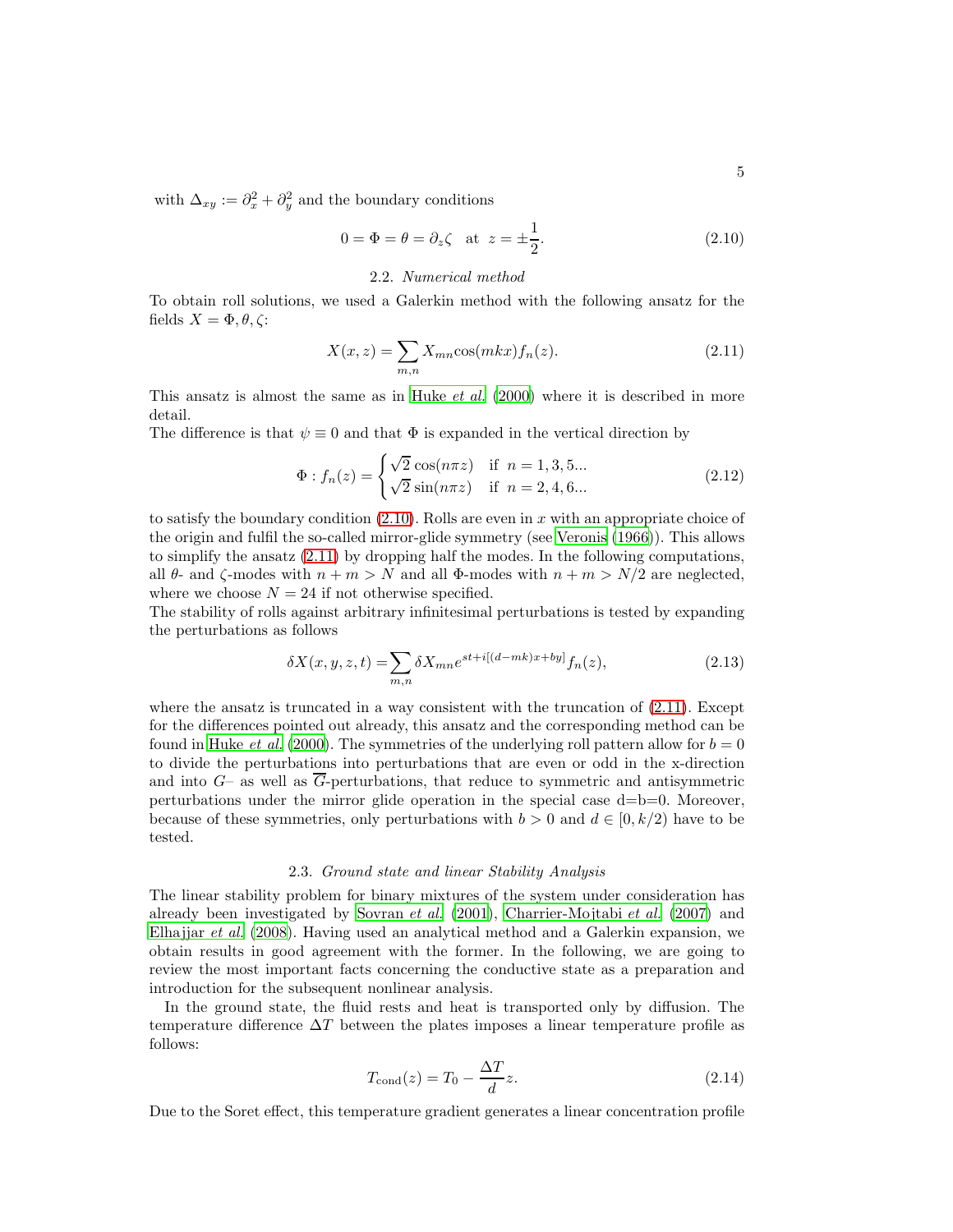of the form:

$$
C_{\text{cond}}(z) = C_0 + \frac{k_T \Delta T}{T_0 d} z. \tag{2.15}
$$

The pressure distribution in the conductive state is given by

$$
p_{\text{cond}}(z) = p_0 + \rho g \left[ \beta_T (T_0 - \frac{\Delta T}{2d} z) + \beta_C (C_0 - \frac{k_T \Delta T}{2dT_0} z) \right] z,
$$
 (2.16)

which can be calculated from the concentration and temperature field via the momentum equation [\(2.3b](#page-3-0)). If there is a positive Soret coupling as investigated here, the lighter component of the binary fluid is driven to the lower plate. This increases the density difference between the plates and therefore destabilises the ground state.

The destabilising effect is illustrated in Figure [1](#page-14-0) where the critical Rayleigh–Darcy number  $R_c$  as well as the corresponding critical wavenumber  $k_c$  is plotted against the separation ratio  $\psi$  for several L. For the pure fluid ( $\psi = 0$ ), the ground state loses its stability above  $R_c^0 = 4\pi^2 \approx 39.48$  against stationary perturbations of a lateral wavenumber  $k_c^0 = \pi$ . By contrast, the ground state of binary mixtures becomes already unstable for a thermal driving weaker than  $R_c^0$  and the critical Rayleigh–Darcy number decreases with stronger Soret effect, i.e., growing  $\psi$ . In particular, if the concentration gradients are slowly diffused away, i.e., for small Lewis numbers, the destabilisation is especially strong. The corresponding critical perturbations remain stationary but their wavelength  $k_c$  goes to zero for large  $\psi$ . For example at  $L = 0.5$ , one finds  $k_c = 0$  for about  $\psi \geqslant 1.759$ which is close to the theoretical value  $\psi \geqslant \frac{1}{\frac{40}{51L}-1} = 1.7586$  obtained by [Sovran](#page-13-9) *et al.* [\(2001\)](#page-13-9). In experiments, the critical wavelength will then be as large as the finite size of the convection cell allows.

# 3. Properties of the roll convection

#### 3.1. Structure of the fields

To understand roll convection of a binary mixture from a qualitative point of view, one can study the temperature and concentration distribution as well as the flow field. In what follows, we give such a qualitative description by Figure [2,](#page-15-0) in which the streamlines, the concentration and temperature field along with the lateral profiles of the fields at midheight  $z = 0$  are shown for several values of thermal driving. Since the behaviour remains in principle the same over a wide range of wavenumbers, we fix the wavenumber to  $k = k_c^0 = \pi$ . The chosen parameters,  $L = 0.01, \psi = 0.3$ , can be realized easily in experiments with alcohol-water mixtures. In this case, the critical Rayleigh–Darcy number  $R_c$  is reduced to about 0.39. The left column in Figure [2](#page-15-0) displays the fields over one periodicity interval in x-direction for  $R = 10$ . This value lies in the so-called Soret regime where convection is dominated by the Soret effect. The temperature field deviates only marginally from its linear profile in the ground state, i.e., advective heat transport is weak. In contrast, the concentration field is already strongly modulated and forms plume-like structures since the slow concentration diffusion ( $L \ll 1$ ) allows for a perturbation of the linear profile already for weak advection. The anharmonicity of the concentration field becomes obvious by looking at the lower part of Figure [2,](#page-15-0) where the lateral profile of the concentration field is plotted versus x at midheight,  $z = 0$ . The velocity field, represented by its z-component at midheight, is also anharmonic and the streamlines that illustrate the roll-like flow are deformed.

The middle column of Figure [2](#page-15-0) refers to  $R = 50$ . This value lies in the so-called Rayleigh regime where convection would set in also without an operating Soret effect. Here, a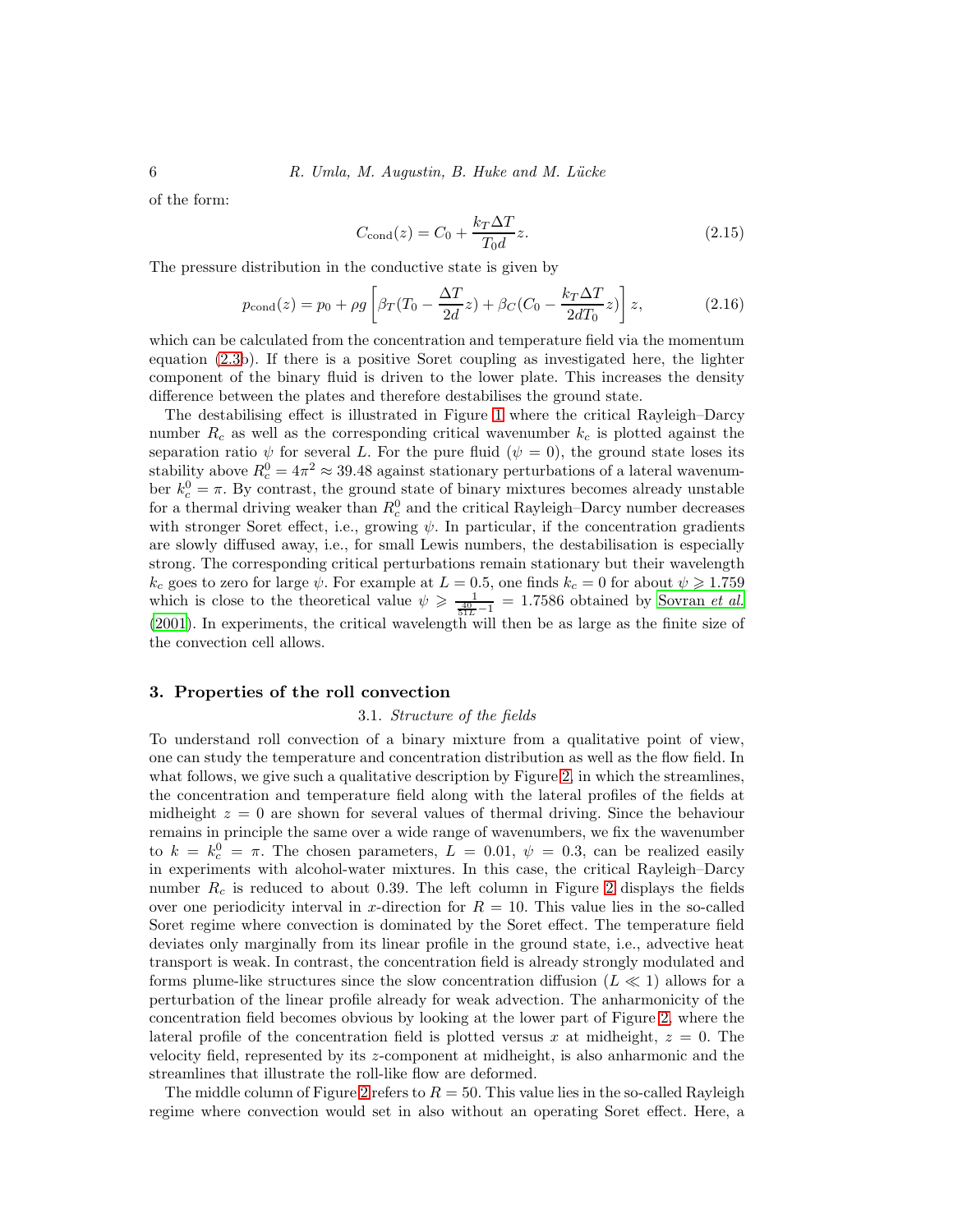stronger modulation of the temperature field can be seen due to an increased advective heat transport. Nevertheless, the temperature field is almost harmonic as seen from the horizontal variation of T at midheight. The concentration field shows the characteristic boundary layer behaviour: The binary fluid is well mixed in the bulk whereas pronounced concentration gradients exist at the plates and the roll boundaries. The better mixing is caused by the larger velocity of the fluid. The corresponding streamlines reflect the roll-like flow and are almost harmonic indicating that the anharmonic behaviour of the velocity for  $R = 10$  is induced by the Soret effect. This conclusion has been strengthened when we simulated the streamlines of a pure fluid and did not find any deformation provided the thermal driving was not too strong. Note furthermore that the deformation of the streamlines in the Soret regime seems to be generic for the system with porous medium. This can be explained by the replacement of the momentum diffusion term  $\nabla^2$ **u** (contained in the Navier–Stokes equations) by the relaxation term  $-\mathbf{u}$  in our momentum balance equation [\(2.3](#page-3-0)b). In the clear fluid, i.e., in the system without porous medium, momentum diffusion tends to smooth the spatial anharmonicity of the velocity field caused by the very anharmonic concentration field. Since the relaxation term  $-\mathbf{u}$  in [\(2.3](#page-3-0)b) does not contain spatial derivatives, it does not provide spatial smoothing and the anharmonicity of the concentration field is imposed via the buoyancy term onto the velocity field. Taking into account that the buoyancy at  $R = 50$  is caused rather by the almost harmonic temperature field than by the concentration field, it becomes clear why the streamlines are barely deformed.

When nonlinear effects are amplified further by increasing the heating rate, plume-like structures appear also in the temperature field and the concentration boundary layers become thinner. We can see this in the right column of Figure [2,](#page-15-0) where  $R$  has reached a value of 100. The streamlines are now deformed again, this time because the temperature field has become anharmonic by the intensive thermal driving.

# 3.2. Nusselt and mixing numbers

To describe the advective heat transport due to roll convection quantitatively, we make use of the Nusselt number Nu. The Nusselt number is given by

$$
Nu := \frac{\langle j_{\text{tot},z} \rangle}{\langle j_{\text{cond},z} \rangle} \tag{3.1}
$$

where  $j_{\text{tot},z}$  denotes the total vertical heat current density and  $j_{\text{cond},z}$  the vertical heat current density in the conductive state.  $\langle \cdot \rangle$  denotes the lateral average. The Nusselt number at the plates can be computed from the modes obtained by our Galerkin method with truncation index  $N$  as follows:

$$
Nu = 1 - \frac{2\sqrt{2}\pi}{R} \sum_{n=1}^{N} (-1)^n n \theta_{02n}.
$$
 (3.2)

Note that the Nusselt number does not actually depend on the z-position in a stationary state of convection as the rolls are.

In Figure [3](#page-16-0) we compare Nusselt numbers of the pure fluid, which we have found to be in good agreement with the results from De La Torre Juárez  $\&$  Busse (1995), to Nusselt numbers of binary mixtures. In the ground state, Nu is equal to 1, since heat is transported only by diffusion. After the roll convection has started, i.e., R has exceeded  $R_c$ , the Nusselt number and simultaneously the advective heat transport increases monotonically with R. For a given Rayleigh–Darcy number, Nu is always larger for binary mixtures with  $\psi > 0$  than for the pure fluid, as the Soret effect causes a concentration gradient giving rise to a more pronounced buoyancy and thus a stronger convection. For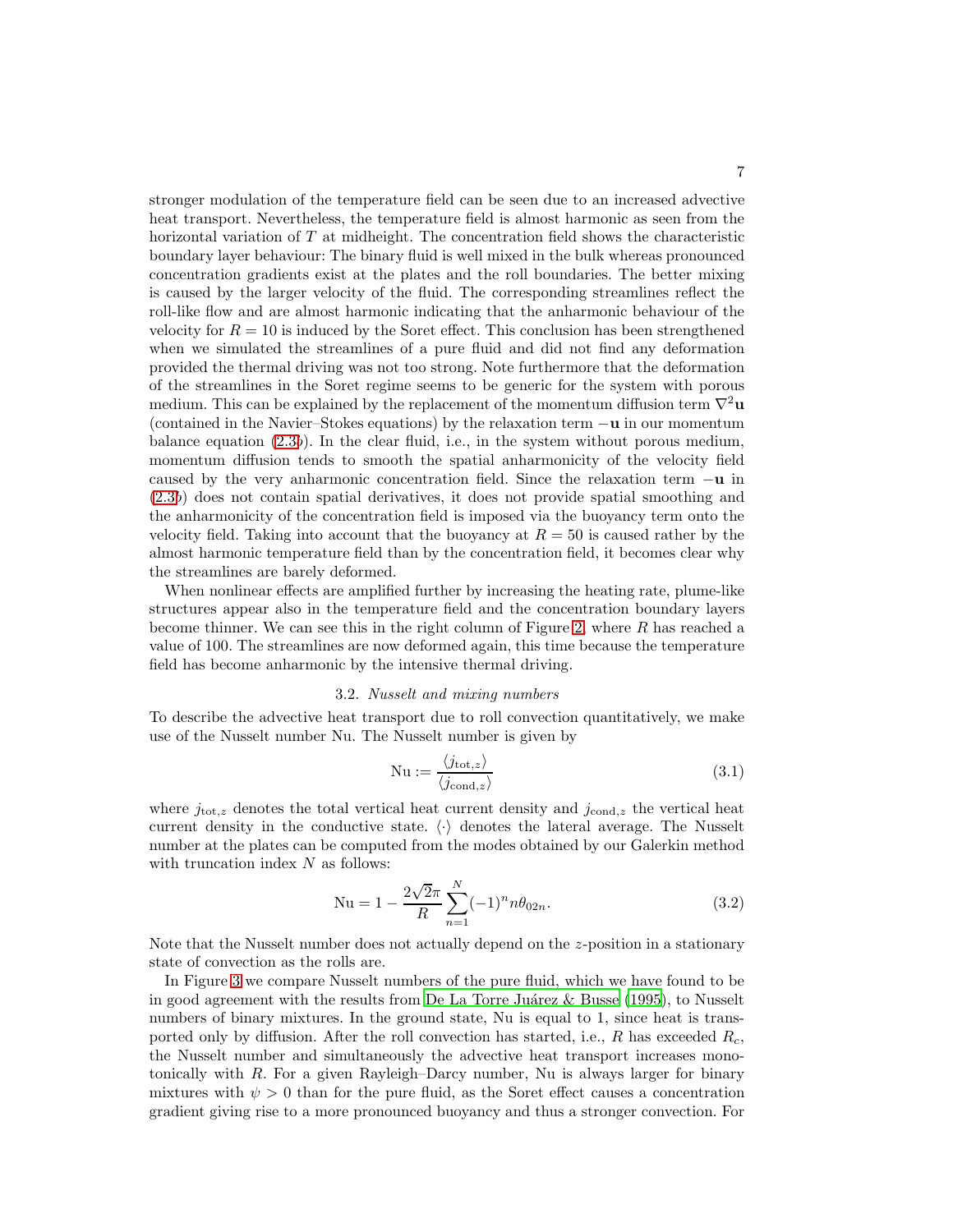the same reason, the Nusselt number grows when the Soret effect becomes As the advective mixing is strong in the Rayleigh region, the Nusselt number of a binary mixture with small L approaches the one of the pure fluid there. However, when L becomes larger, i.e., when concentration diffusion is fast, the advective mixing does not succeed to mix away the concentration gradient and the differences in Nu to the pure fluid case remain more significant.

We have also found these tendencies for wavenumbers that differ from the wavenumber  $k = \pi$  chosen in Figure [3,](#page-16-0) albeit convection becomes weaker and Nu decreases if the wavenumber gets too large or too small.

The mixing of a binary fluid can be described by the so-called mixing number  $M$ , which is defined by the normalised variance of the concentration field:

$$
M = \frac{\sqrt{\langle C^2 \rangle - \langle C \rangle^2}}{\sqrt{\langle C_{\text{cond}}^2 \rangle - \langle C_{\text{cond}} \rangle^2}}.
$$
\n(3.3)

 $C_{\text{cond}}$  denotes the concentration field in the conductive state and  $\langle \cdot \rangle$  the spatial average. From  $M = 1$ , which is the value of the mixing number in the ground state by definition, it decreases when roll convection sets in and the components of the binary fluid are mixed. According to Figure [4,](#page-17-0) the mixing number decreases only slightly in the Rayleigh regime when the thermal driving gets stronger. In other words, one cannot mix the fluid components perfectly by increasing  $R$ . The reason is that the fluid is already well mixed in the Rayleigh regime except for the fluid layers near to the plates and at the roll boundaries, whose thickness depends barely on  $R$ . Instead, the boundary layer behaviour in the Rayleigh region depends mainly on the Lewis number of the mixture such that the mixing number is reduced when  $L$  is lowered. The latter facts are also valid in the clear fluid case and can be explained using concentration boundary layer theory in analogy to [Hollinger \(1996\)](#page-12-23). A larger separation ratio improves the mixing mainly in the Soret regime whereas the influence of  $\psi$  in the Rayleigh regime is rather weak.

#### 4. Stability of the rolls

## 4.1. Stability boundaries for the pure fluid

Using the Galerkin method from section [2.2](#page-4-2) with  $N = 24$ , we have tested the roll structure against infinitesimal perturbations of arbitrary wavenumber. For the pure fluid, similar stability analyses have been carried out by De La Torre Juárez & Busse (1995) and [Straus \(1974\)](#page-13-3). In agreement with their results, we find that only two instability mechanisms, the zigzag and the crossroll mechanism, limit the region of stable rolls. The corresponding stability boundaries in the  $(R, k)$ -parameter space are shown in Figure [5.](#page-18-0) Below, we review briefly the important instability mechanisms and compare our results to those of Straus and Juárez. If not otherwise specified, the instabilities are related to a real eigenvalue, i.e., the corresponding stability boundary does not depend on  $\phi^*$  or  $\gamma_a$ .

# 4.1.1. Zigzag instability

The zigzag (ZZ) boundary, denoted by the dash-dotted line in Figure [5,](#page-18-0) restricts the region of stable rolls on the small-k side; if the rolls are zigzag-unstable, a new set of rolls with a larger wavenumber begins to grow. The ZZ perturbations belong to the subclass of G-perturbations that are odd in x-direction. They have the same periodicity in  $x$ direction as the existing pattern. Consequently, we find the ZZ instability for  $d = 0$ . It is sufficient to check the stability only for a single point on the b-axis near  $b = 0$  in order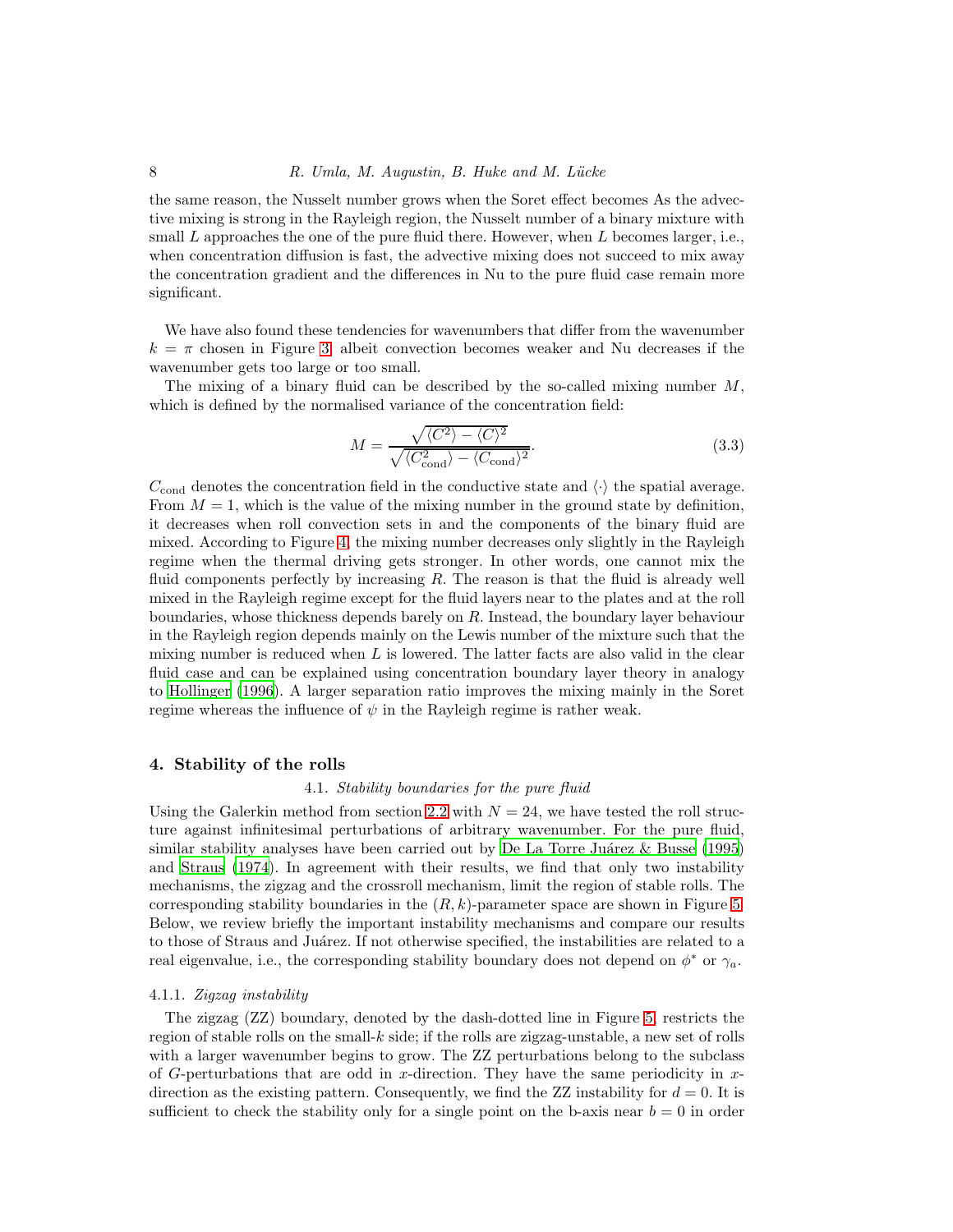to determine whether a roll state is ZZ-stable or not (for further details see [Bolton](#page-12-4) et al.  $(1986)$ .

Compared to the ZZ boundary calculated by Straus, ours is much more restrictive. At  $R = 55$  for example, rolls should be unstable for  $k < 3.046$  according to our computations whereas Straus states the same for  $k < 2.5$  using an analytical criterion.

# 4.1.2. Crossroll instability

According to Figure [5,](#page-18-0) the region of stable rolls is mainly restricted by the crossroll (CR) boundary given by the solid line. Thus, rolls with either too large or too small wavenumbers are destabilised by the CR instability, which causes the growth of rolls perpendicular to the existing pattern. Above  $R \approx 342 =: R_h^0$ , the CR mechanism destabilises the rolls independent of their wavenumber. The CR perturbations are even in  $x$ -direction and belong to the subclass of  $\overline{G}$ -perturbations. They have the same periodicity in the x-direction as the original rolls so that we find the CR instability for  $d = 0$ . By contrast, the parameter b, which represents the wavenumber of the CR perturbation perpendicular to the roll pattern, cannot be fixed to test wether rolls are CR-stable. Instead, to decide this, one has to find the value  $b_{max}$  where the most critical eigenvalue reaches its maximum by applying an interpolation procedure. In Figure [5,](#page-18-0) the value of  $b_{max}$  on the CR boundary is plotted as function of k, whereby the upper section of  $b_{max}(k)$  belongs to the part of the CR boundary at higher R. Near the onset,  $b_{max}$  is close to  $k_c^0$ . For larger R,  $b_{max}$  is generally larger since the whole stability region shifts to larger k.

The above mentioned value  $R_h^0 \approx 342$  differs from the one obtained by Straus who states  $R_h^0 \approx 380$ . Furthermore, our CR boundary is again more restrictive on the small-k side: According to our calculations, rolls with a wavenumber  $k < 2.28$  are CR-unstable whereas Straus finds CR-stable rolls with  $k \approx 1.8$ . However, these disagreements decrease when we lower our truncation parameter  $N$  and thus we conclude that our results are more precise than those obtained by Straus.

# 4.1.3. Eckhaus instability

The Eckhaus (EC) boundary, denoted by the dotted line in Figure [5,](#page-18-0) lies below the CR boundary for all wavenumbers, i.e., the EC perturbations can only grow where the rolls are already CR-unstable. The EC instability tends to establish rolls with a better wavenumber in the direction of the wavevector of the original roll state. The corresponding perturbations are even in x-direction and fall into the subclass of G-perturbations. As purely two-dimensional perturbations, they are found at  $b = 0$ . Conveniently, the question of EC stability can be answered by investigating a single point on the  $d$ -axis near  $d = 0$  (see De La Torre Juárez & Busse (1995)). Our result for the EC boundary agrees well with the one obtained by Juárez.

Since we have found no other instability mechanisms inside the ZZ- and CR-stable region, we conclude that within this stability region rolls are stable against arbitrary infinitesimal perturbations. In particular, rolls are stable at the critical point  $(R_c^0, k_c^0)$ . Note that the stability region discussed above is similar to the stability ballon of the clear fluid at large Prandtl numbers for No-slip boundary conditions computed by [Busse & Clever](#page-12-2) [\(1979\)](#page-12-2) as well as for Free-slip boundary conditions computed by [Bolton & Busse \(1985\)](#page-12-5): In each of the three cases, the region of stable rolls is restricted by the ZZ boundary on the small- $k$  side and otherwise by the CR boundary. The similarity of the stability balloons can be understood using a heuristic argument. The influence of the advective term and the time derivative term in the Navier–Stokes equation becomes small for large Prandtl numbers so that it resembles the Darcy equation for small  $\gamma_a$  except for the fact that the relaxation term in  $(2.3b)$  is replaced by a diffusion term.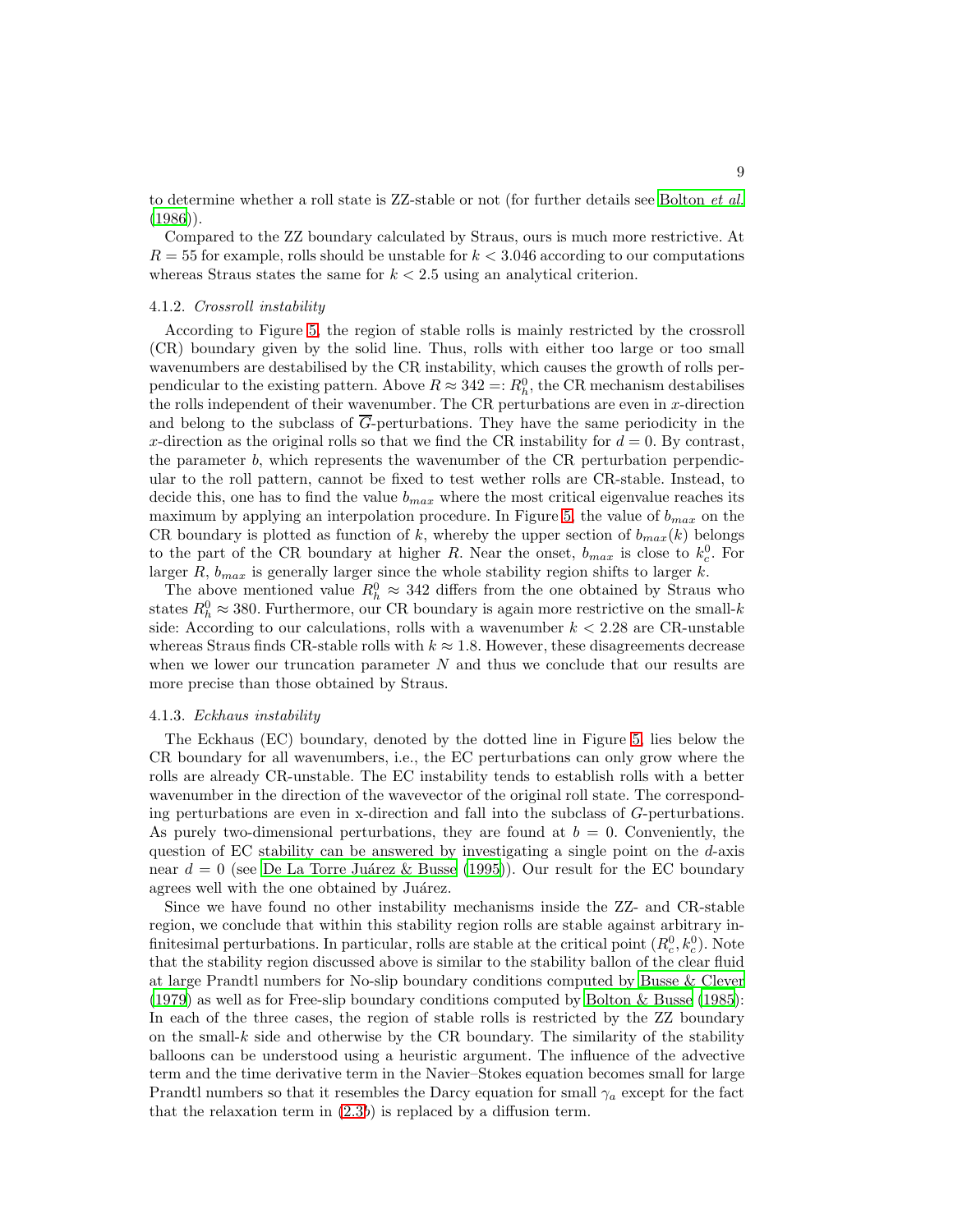#### 4.2. Stability boundaries for binary mixtures

Figure [6](#page-19-0) shows the EC, ZZ and CR boundary for binary mixtures below  $R = 80$ . We cover a range of separation ratios ranging from 0.01 to 0.4 and Lewis numbers from 0.1 to 1. Again, the stability boundaries are found to be in qualitative agreement with those of the clear fluid for large Prandtl numbers, computed by [Huke](#page-12-19) et al. [\(2000\)](#page-12-19): In the Rayleigh regime, the ZZ boundary  $R_{ZZ}(k)$  lies close to the corresponding line of the pure fluid and shifts slightly to smaller k if  $\psi$  is increased. At the transition between the Rayleigh and the Soret region,  $R_{ZZ}(k)$  bends towards small k (see for instance  $L = 0.5$  and  $\psi = 0.05$ ). By decreasing R further on, the ZZ boundary terminates with a finite slope at the critical point  $(R_c, k_c)$ . The most important fact regarding the EC boundary is that it lies beyond the CR boundary for all investigated  $(L, \psi)$ -combinations. Therefore, the EC instability occurs only where the rolls are already unstable to CR perturbations. For  $L = 1$ , which is a typical value for gas mixtures, the CR boundary is still connected to the critical point  $(R_c, k_c)$ . However, for smaller L and sufficiently large  $\psi$  the CR boundary detaches from the neutral curve. In this case rolls are no longer a stable form of convection at the onset. We observed square convection at the onset instead as it has also been seen in the clear fluid case by [Dominguez-Lerma](#page-12-12) et al. [\(1995](#page-12-12)), [Huke](#page-12-19) et al. [\(2000\)](#page-12-19), Müller & Lücke [\(1988\)](#page-13-13) and [Moses & Steinberg \(1991](#page-12-24)).

The whole  $(R, k)$ -regions of stable rolls are shown in Figure [7.](#page-20-0) Inside the closed curve defined by the CR boundary rolls are stable to CR perturbations. For large  $\psi$  and small L, the CR boundary shifts to larger wavenumbers and is the only stability boundary limiting the region of stable rolls (see  $L = 0.1$  and  $\psi = 0.4$ ). Otherwise, the CR-stable region is intersected by the  $ZZ$  boundary on the small- $k$  side. For the presented parameter range, we have detected no other instability mechanisms inside the ZZ- and CR-stable region. Thus, the regime of stable rolls is limited exclusively by the ZZ and the CR boundary in analogy to the pure fluid.

The CR boundary defines the lowest Rayleigh–Darcy number  $R_l$  as well as the highest one  $R_h$ , for which rolls are stable. As seen from Figure [8,](#page-21-0)  $R_h$  decreases when the separation ratio grows, whereas  $R_l$  decreases with  $\psi$  as soon as the CR boundary becomes detached from the neutral curve. Thus, the region of stable rolls shrinks with increasing Soret effect. Note that this is also valid where the CR boundary is not detached from the ground state and  $R_l$  is given by  $R_c$ . Considering the curvature of  $R_l(\psi)$  and  $R_h(\psi)$ it seems that CR-stable rolls cannot exist for too large separation ratios. This conjecture is also supported by further numerical tests: We have found no CR-stable rolls for the parameters  $L = 0.1$  and  $\psi = 0.5$  on an equidistant grid in the  $(R, k)$ -plane with  $\Delta R = 5$ and  $\Delta k = 0.05$ .

The wavenumber  $k_l$   $(k_h)$  of the marginally stable rolls at  $R_l$   $(R_h)$  is shown in the second row of Figure [8](#page-21-0) as solid (dotted) lines. Note that  $k_l$  is equal to  $k_c$  when the CR boundary is connected to the neutral curve. By increasing  $\psi$ ,  $k_h$  decreases whereas  $k_l$ grows when the CR boundary is detached from the neutral curve. The same trend holds for the wavenumber  $b_l$  ( $b_h$ ) in y-direction of the most critical CR perturbation at  $(R_l, k_l)$  $((R_h, k_h))$ , which are displayed as solid (dotted) lines in the third row of Figure [8.](#page-21-0) While  $b_l$  lies near to  $k_l$  and  $b_h$  is similar to  $k_h$ , they are not exactly the same.

#### 4.3. Stability boundaries for binary mixtures with small L

Next, we discuss the choice  $L = 0.01$ , which is a typical value for many kinds of liquids. Exemplarily for  $\psi = 0.01$ , the stability balloon is shown in Figure [9.](#page-22-0) Whereas the EC, CR and  $ZZ$  boundaries remain qualitatively the same as for larger  $L$ , a new stability boundary marked by a dash-double-dotted line preceeds the CR boundary for sufficiently large  $R$ . The corresponding eigenvalue reaches its maximum for  $d = 0$  but for different b in each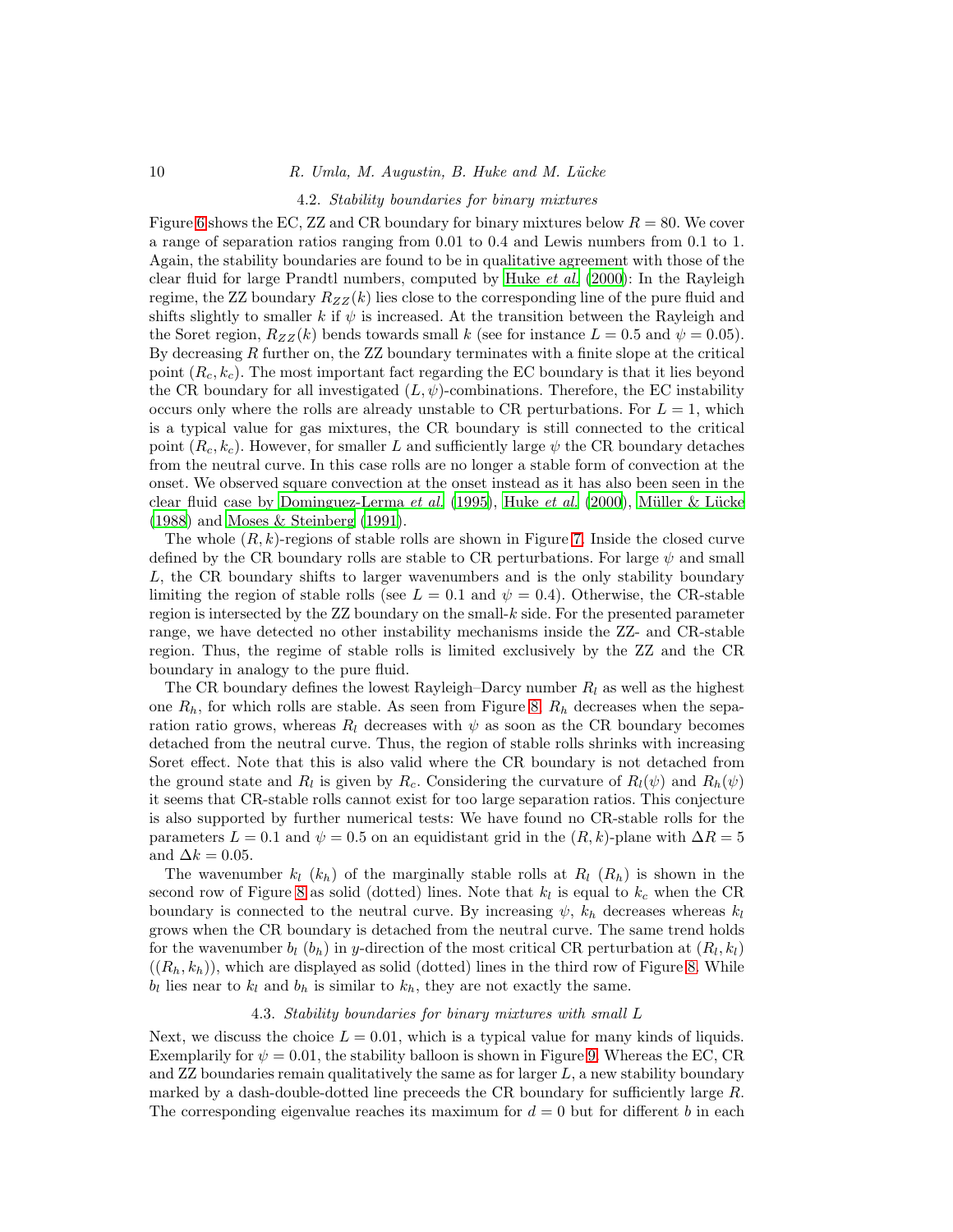point of the stability boundary. Moreover, the corresponding perturbations fall into the subclass of  $G$ -perturbations and are even in  $x$ -direction. As we can see, this new boundary is rather similar to the CR boundary, and it ends on the latter at smaller values of  $R$ . However, the difference between the CR boundary and the new boundary is that the corresponding eigenvalue of the latter is complex, i.e. the boundary corresponds to an oscillatory perturbation.

In order to clarify the relationship between this new boundary and the CR boundary, Figure [10](#page-23-0) shows the real parts of the two eigenvalues with the greatest real parts vs. b for different wavenumbers k at parameters  $\tilde{L} = 0.01, \psi = 0.01, R = 290, \phi^* = 1$  and  $\phi^* = 0.7$ . For  $\phi^* = 1$ , both eigenvalues become positive as a complex pair and thus the corresponding stability boundary is oscillatory. But if  $\phi^* = 0.7$ , the eigenvalues split up while they are still negative and only the larger one of the two now real eigenvalues becomes positive. Thus, in this case, the corresponding stability boundary is stationary. Both the new boundary and the CR boundary should thus be understood as one boundary. We call the oscillatory part oscillatory crossroll (OCR) boundary.

As a time dependent phenomenon, the OCR boundary can depend on  $\phi^*$  and  $\gamma_a$ . With decreasing  $\phi^*$ , the OCR boundary moves towards the CR boundary and the R-values increase at which the boundary changes from stationary to oscillatory until the boundary is stationary at all R for sufficiently small  $\phi^*$ . When  $\gamma_a$  is varied between  $10^{-4}$  and 0, the stability boundaries change negligibly. For example, at fixed  $R$ , the wavenumbers change less than 0.1%. Moreover, at fixed  $(R, k)$ , the real parts of the eigenvalues grow less than 1% with  $\gamma_a$ . The minor influence of  $\gamma_a$  can be explained as follows: In nondimensional units, the diffusion time of the temperature and the concentration field are 1 and  $1/L =$ 100, whereas the time scale  $\gamma_a$  of the velocity field is at least by a factor  $10^4$  smaller and thus can be neglected. The case that  $\gamma_a$  has the same order of magnitude as the diffusion time of the temperature or the concentration field is rather unusual and lies beyond the scope of this work.

Further research turned out to be difficult. For larger values of  $\psi$  the boundaries did not converge when increasing the number of modes in our model up to  $N = 40$ , the largest model we used. For large values of  $\phi^*$  we find the OCR boundary in a large Rrange while for small values of  $\phi^*$  the CR boundary seems not to be a closed curve any longer.

#### 5. Conclusion

We studied theoretically roll convection of pure fluids and binary mixtures in the Rayleigh–Bénard system with porous medium using a Galerkin method. The Soret effect was taken into account whereas we restricted the investigations to mixtures of positive separation ratio.

The state of convection has been investigated qualitatively in terms of the streamlines as well as the structure of the temperature and concentration field and quantitatively in terms of the Nusselt number and the mixing number. Whereas the behaviour of the Nusselt and mixing number as well as the behaviour of the temperature and concentration field resembles the situation in the clear fluid case, the behaviour of the streamlines was found to be different. In the Soret regime, the streamlines were deformed since the concentration field transferred its anharmonicity via the buoyancy term into the velocity field. For the clear fluid, this deformation is smoothed by the  $\nabla^2$ -operator in the diffusion term. However, for a fluid in a porous medium, the diffusion term is replaced by a relaxation term in the momentum balance equation deduced from Darcy's law such that the deformation persists. At the transition to the Rayleigh regime, the deformation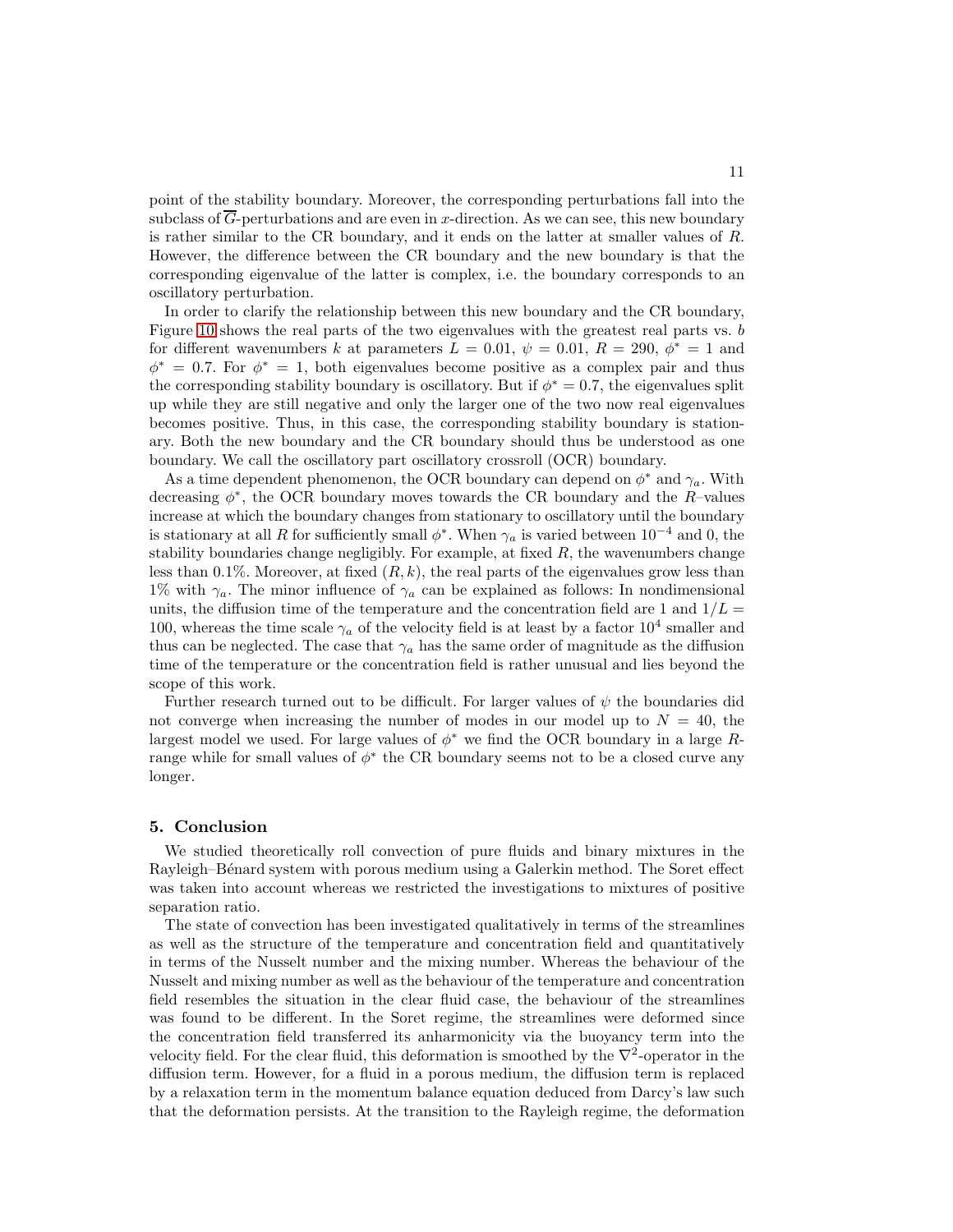diminishes since form there on the buoyancy force is generated rather by the harmonic temperature field than by the anharmonic concentration field.

Also, we investigated the stability of rolls against arbitrary infinitesimal perturbations. The stability region for a pure fluid was found to be restricted by the ZZ instability and the CR instability only which is in qualitative agreement with the one of [Straus \(1974\)](#page-13-3). However, compared to [Straus \(1974\)](#page-13-3), our stability balloon is more restrictive on the small-k side and the highest R for which rolls should be stable against infinitesimal perturbation is calculated to about 342 instead of 380 stated by Straus.

In a next step, we extended the stability analysis to binary mixtures with  $\psi > 0$ . For not too small Lewis numbers  $(L \geq 0.1)$ , the ZZ and the CR instability mechanism were found again to be the only relevant mechanisms. The corresponding stability boundaries changed similarly to the clear fluid case: In the Rayleigh regime, the ZZ boundary was shifted slightly to smaller k when we increased  $\psi$  and bent towards smaller k at the transition to the Soret regime. The CR boundary was found to be detached from the neutral curve for sufficiently large  $\psi$ . Moreover, the CR stable region shrinked for growing separation ratio. Thus, for example, we found no stable rolls for  $\psi \geqslant 0.5$  and  $L = 0.1$ .

For small Lewis numbers such as  $L = 0.01$ , we observed a change in the behaviour of the CR boundary. For strong thermal driving, the critical eigenvalue corresponding to the CR boundary becomes complex. Therefore, the boundary changes to an oscillatory one. Up to now, this phenomenon has not been observed in the clear fluid system. The point at which the boundary changes from stationary to oscillatory is dependent of  $\psi$  and  $\phi^*$ . When  $\phi^*$  becomes small enough, the CR boundary is stationary for all values of R. Further research for larger  $\psi$  turned out to be difficult because the computed boundaries did not converge. For  $\psi = 0.1$  we found that the CR boundary becomes oscillatory in a larger R-range and that the stationary CR boundary does not seem to form a closed curve any longer.

Motivated by the work of Vadasz (for example [Vadasz & Olek \(1999\)](#page-13-10)), we retained the time derivative in the momentum balance provided with the correction factor  $\gamma_a$ . Whereas, this term was essential in the stability analyses of Vadasz, we did not observe any noteworthy influence on our results as  $\gamma_a$  was varied in the range from 0 to 10<sup>-4</sup>.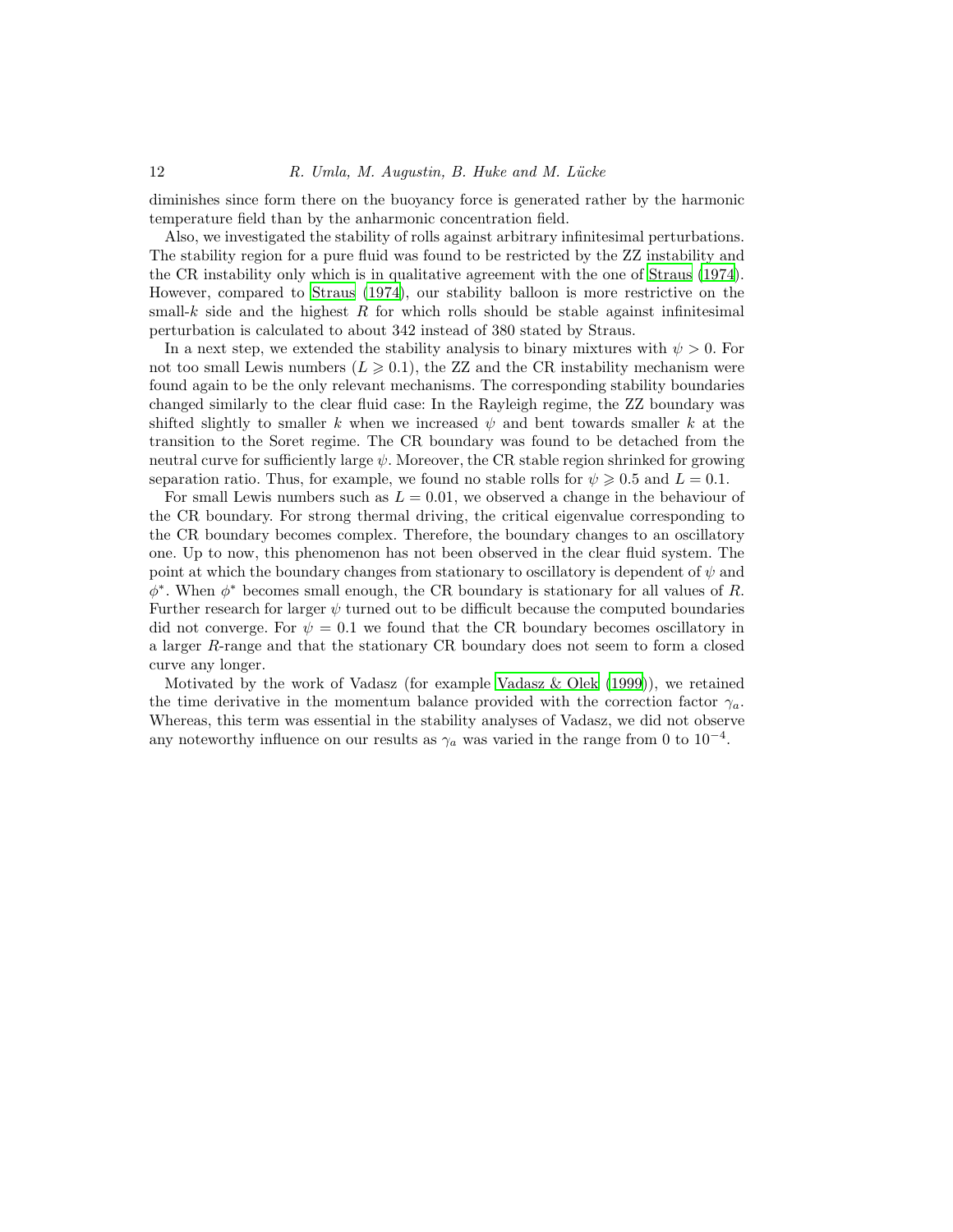- <span id="page-12-18"></span>Ahlers, G. & Rehberg, I. 1986 Convection in a Binary Mixture Heated from Below. Phys. Rev. Lett. 56 (13), 1373–1376.
- <span id="page-12-13"></span>BARTEN, W., LÜCKE, M., HORT, W. & KAMPS, M. 1989 Fully developed traveling-wave convection in binary fluid mixtures. Phys. Rev. Lett. 63 (4), 376–379.
- <span id="page-12-9"></span>BARTEN, W., LÜCKE, M., KAMPS, M. & SCHMITZ, R. 1995 Convection in binary fluid mixtures. I. Extended traveling-wave and stationary states. Phys. Rev. E 51 (6), 5636–5661.
- <span id="page-12-5"></span>Bolton, E. W. & Busse, F. H. 1985 Stability of convection rolls in a layer with stress-free boundaries. J. Fluid Mech. 150, 487–498.
- <span id="page-12-4"></span>Bolton, E. W., Busse, F. H. & Clever, R. M. 1986 Oscillatory instabilities of convection rolls at intermediate Prandtl numbers. J. Fluid Mech. 164, 469–485.
- <span id="page-12-2"></span>Busse, F. H. & Clever, R. M. 1979 Instabilities of convection rolls in a fluid of moderate Prandtl number. J. Fluid Mech. 91, 319–335.
- <span id="page-12-0"></span>BUSSE, F. H. & WHITEHEAD, J. A. 1971 Instabilities of convection rolls in a high Prandtl number fluid. J. Fluid Mech. 47, 305–320.
- <span id="page-12-20"></span>Charrier-Mojtabi, M.-C., Elhajjar, B. & Mojtabi, A. 2007 Analytical and numerical stability analysis of Soret–driven convection in a horizontal porous layer. Physics of Fluids 19 (12), 124104.
- <span id="page-12-3"></span>Clever, R. M. & Busse, F. H. 1990 Convection at very low Prandtl numbers. Physics of Fluids 2 (3), 334–339.
- <span id="page-12-1"></span>CROQUETTE, V. & WILLIAMS, H. 1989 Nonlinear competition between waves on convective rolls. Phys. Rev. A 39 (5), 2765–2768.
- <span id="page-12-15"></span>Cross, M. C. & Kim, K. 1988 Linear instability and the codimension-2 region in binary fluid convection between rigid impermeable boundaries. Phys. Rev. A 37 (10), 3909–3920.
- <span id="page-12-6"></span>DE LA TORRE JUÁREZ, M. & BUSSE, F. H. 1995 Stability of two-dimensional convection in a fluid-saturated porous medium. J. Fluid Mech. 292, 305-323.
- <span id="page-12-12"></span>DOMINGUEZ-LERMA, M. A., AHLERS, G. & CANNELL, D. S. 1995 Rayleigh–Bénard convection in binary mixtures with separation ratios near zero. Phys. Rev.  $E$  52 (6), 6159–6174.
- <span id="page-12-8"></span>EATON, K. D., OHLSEN, D. R., YAMAMOTO, S. Y., SURKO, C. M., BARTEN, W., LÜCKE, M., Kamps, M. & Kolodner, P. 1991 Concentration field in traveling-wave and stationary convection in fluid mixtures. Phys. Rev.  $A$  43 (12), 7105–7108.
- <span id="page-12-21"></span>Elhajjar, B., Charrier-Mojtabi, M.-C. & Mojtabi, M. 2008 Separation of a binary fluid mixture in a porous horizontal cavity. Phys. Rev. E 77 (2), 026310.
- <span id="page-12-17"></span>FÜTTERER, C. & LÜCKE, M. 2002 Growth of binary fluid convection: Role of the concentration field. *Phys. Rev. E*  $65$  (3), 036315.
- <span id="page-12-23"></span>HOLLINGER, ST. 1996 Theorie der ausgedehnten stationären und wandernden Konvektion in binären Fluidmischungen. PhD thesis, Universität des Saarlandes, unpublished.
- <span id="page-12-7"></span>HOWLE, L. E., BEHRINGER, R. P. & GEORGIADIS, J. G. 1997 Convection and flow in porous media. Part 2. Visualization by shadowgraph. J. Fluid Mech. 332, 247–262.
- <span id="page-12-10"></span>HUKE., B. & LÜCKE, M. 2002 Convective Patterns in Binary Fluid Mixtures with Positive Separation Ratios. In Thermal Nonequilibrium Phenomena in Fluid Mixtures (ed. W. Köhler  $\&$ S. Wiegand), Lecture Notes in Physics Monographs, vol. 584, pp. 334–354. Berlin: Springer-Verlag.
- <span id="page-12-19"></span>HUKE, B., LÜCKE, M., BÜCHEL, P. & JUNG, CH. 2000 Stability boundaries of roll and square convection in binary fluid mixtures with positive separation ratio. J. Fluid Mech. 408, 121–147.
- <span id="page-12-14"></span>Knobloch, E. & Moore, D. R. 1988 Linear stability of experimental Soret convection. Phys. Rev. A 37 (3), 860–870.
- <span id="page-12-16"></span>Kolodner, P., Passner, A., Surko, C. M. & Walden, R. W. 1986 Onset of Oscillatory Convection in a Binary Fluid Mixture. Phys. Rev. Lett. 56, 2621–2624.
- <span id="page-12-11"></span>LE GAL, P., POCHEAU, A. & CROQUETTE, V. 1985 Square versus Roll Pattern at Convective Threshold. Phys. Rev. Lett. 54 (23), 2501–2504.
- <span id="page-12-22"></span>LIU, J. & AHLERS, G. 1997 Rayleigh–Bénard convection in binary-gas mixtures: Thermophysical properties and the onset of convection. Phys. Rev. E 55 (6), 6950–6968.
- <span id="page-12-24"></span>MOSES, E. & STEINBERG, V. 1991 Stationary convection in a binary mixture. Phys. Rev. A 43 (2), 707–722.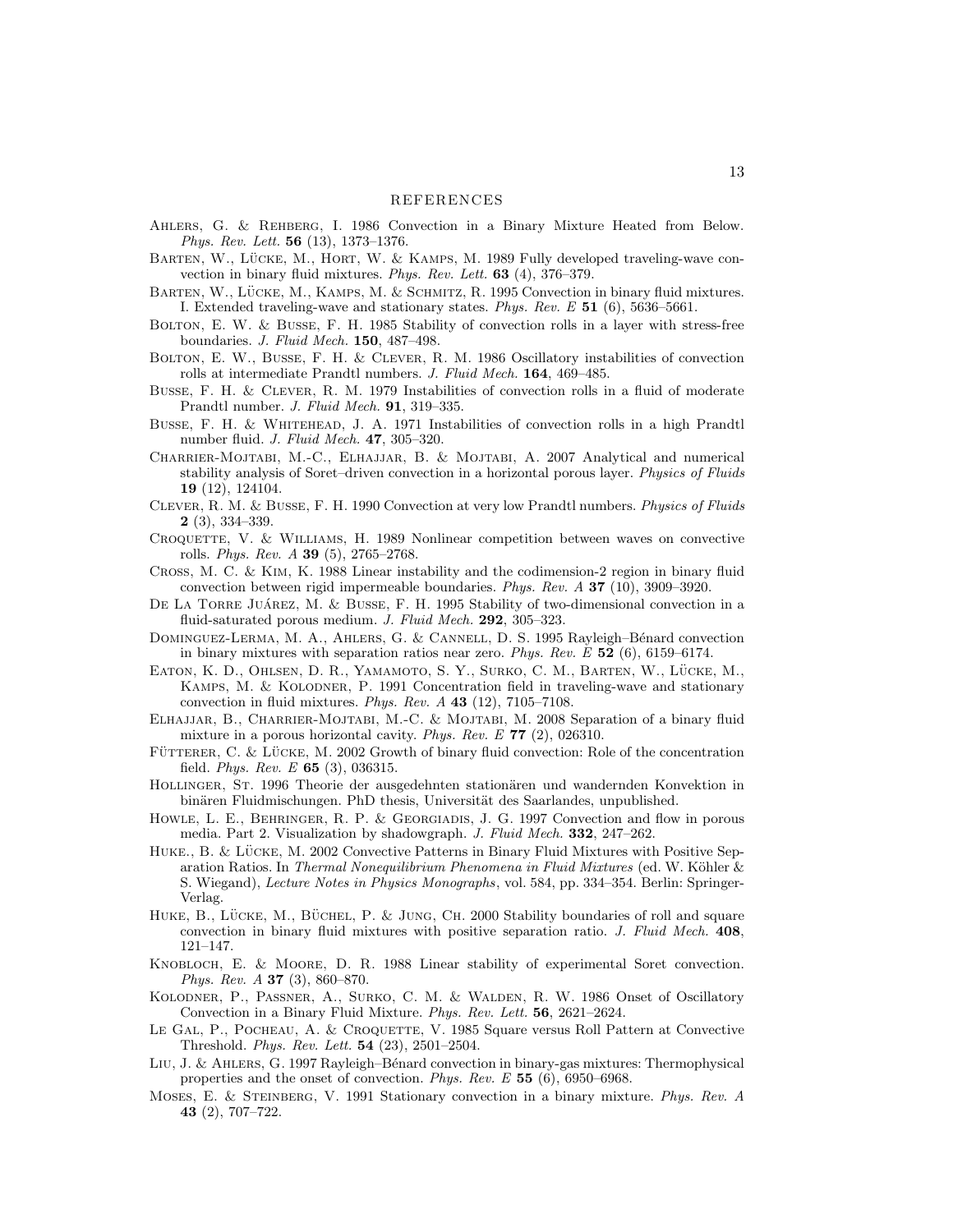<span id="page-13-13"></span>MÜLLER, H. W. & LÜCKE, M. 1988 Competition between roll and square convection patterns in binary mixtures. *Phys. Rev. A* **38** (6), 2965–2974.

<span id="page-13-2"></span>NIELD, D. A. & BEJAN, A., ed. 2006 Convection in Porous Media. New York: Springer-Verlag.

- <span id="page-13-5"></span>PLATTEN, J. K. 2006 The Soret–Effect: A Review of Recent Experimental Results. J. of Applied Mech. **73** (1), 5–15.
- <span id="page-13-0"></span>SCHLÜTER, A., LORTZ, D. & BUSSE, F. H. 1965 On the stability of steady finite amplitude convection. J. Fluid Mech. 23, 129–144.
- <span id="page-13-6"></span>SCHÖPF, W. & ZIMMERMANN, W. 1993 Convection in binary fluids: Amplitude equations, codimension-2 bifurcation, and thermal fluctuations. Phys. Rev. E 47 (3), 1739–1764.
- <span id="page-13-4"></span>Shattuck, M. D., Behringer, R. P., Johnson, G. A. & Georgiadis, J. G. 1997 Convection and flow in porous media. Part 1. Visualization by magnetic resonance imaging. J. Fluid Mech. 332, 215–245.
- <span id="page-13-9"></span>Sovran, O., Charrier-Mojtabi, M.-C. & Mojtabi, M. 2001 Naissance de la convection thermo–solutale en couche poreuse infinie avec effet Soret. Comptes rendus de l'Académie des sciences. Série IIb, Mécanique  $329$  (4), 287–293.
- <span id="page-13-3"></span>Straus, J. M. 1974 Large amplitude convection in porous media. J. Fluid Mech. 64, 51–63.
- <span id="page-13-7"></span>Touiri, H., Platten, J. K. & Chavepeyer, G. 1996 Effect of the separation ratio on the transition between travelling waves and steady convection in the two–component Rayleigh– Bénard problem. Eur. J. Mech. B 15 (2), 241-257.
- <span id="page-13-10"></span>Vadasz, P. & Olek, S. 1999 Weak Turbulence and Chaos for Low Prandtl Number Gravity Driven Convection in Porous Media. Transport in Porous Media 37 (1), 69–91.
- <span id="page-13-11"></span>Vadasz, P. & Olek, S. 2000 Route to Chaos for Moderate Prandtl Number Convection in a Porous Layer Heated from Below. Transport in Porous Media 41, 211–239.
- <span id="page-13-1"></span>VAFAI, K., ed. 2005 Handbook of Porous Media. New York: Springer-Verlag.
- <span id="page-13-12"></span>VERONIS, G. 1966 Large–amplitude Bénard convection. J. Fluid Mech. 26, 49–68.
- <span id="page-13-8"></span>Walden, R. W., Kolodner, P., Passner, A. & Surko, C. M. 1985 Traveling waves and chaos in convection in binary fluid mixtures. Phys. Rev. Lett. 55 (5), 496–499.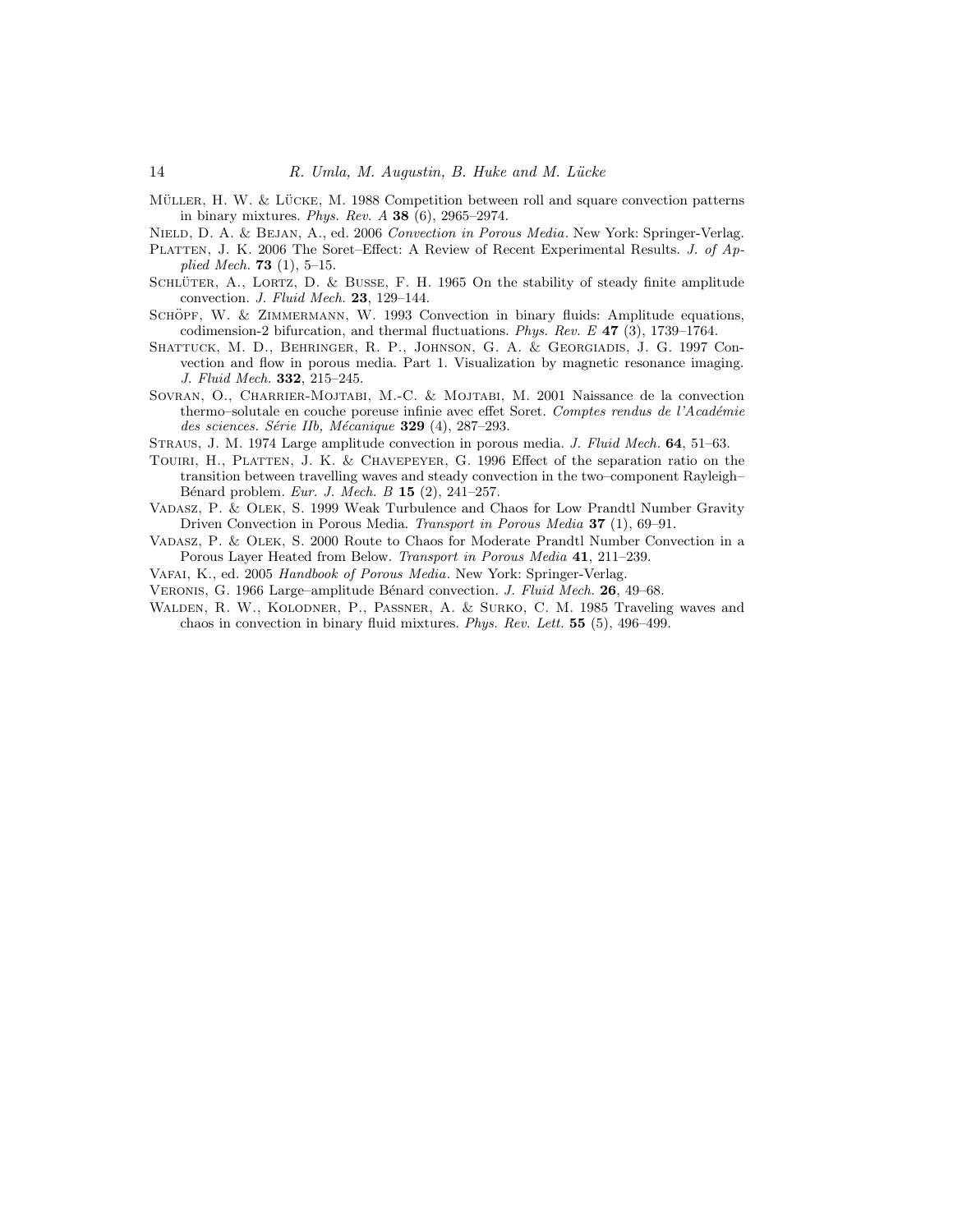

<span id="page-14-0"></span>Figure 1. In the upper (lower) part, the critical Rayleigh–Darcy number of the ground state (corresponding critical wavenumber) is plotted against the separation ratio  $\psi$  for several L. If the thermal driving is weaker than the critical value, the conductive state is stable against arbitrary infinitesimal perturbations, otherwise at least one unstable mode exist.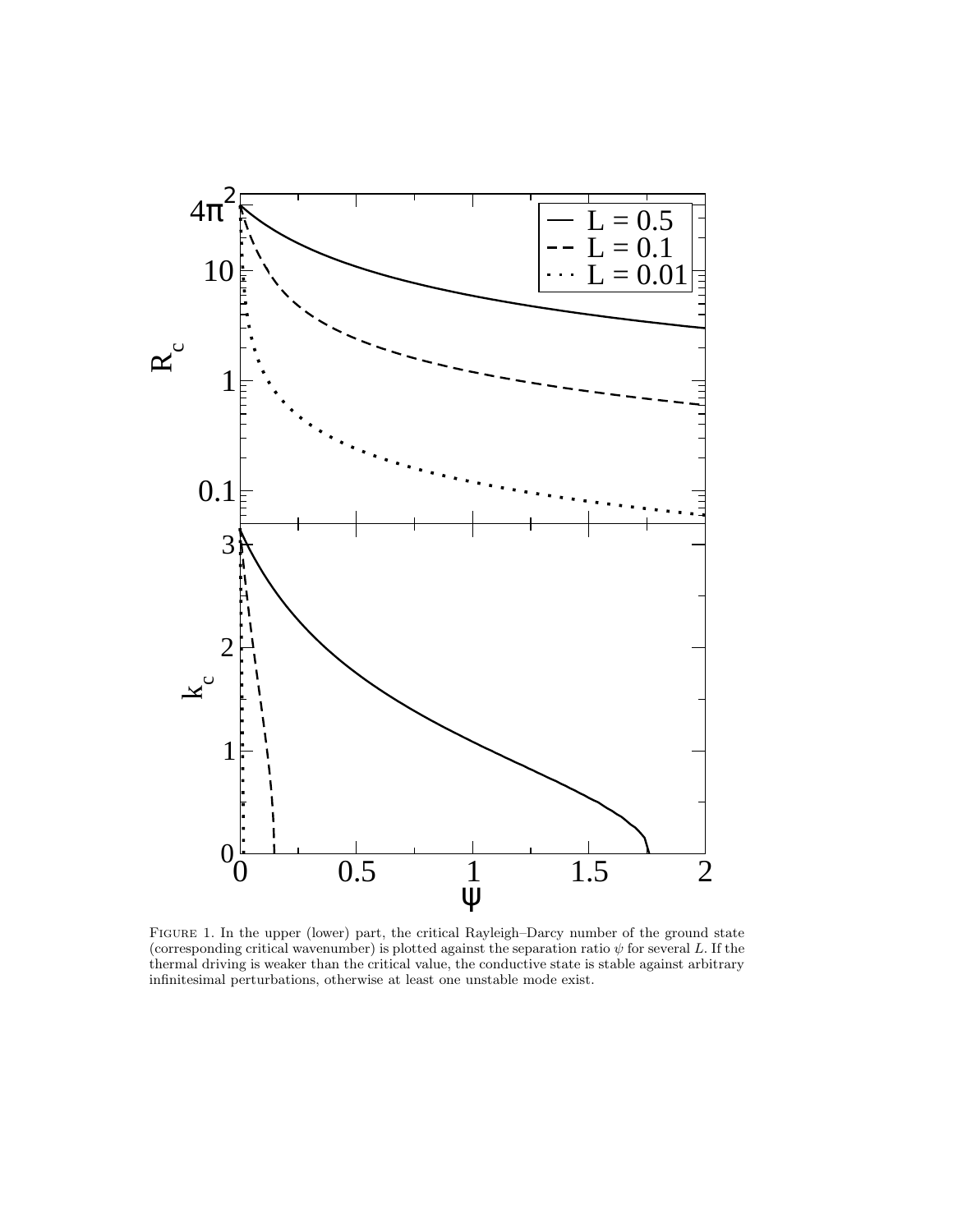

<span id="page-15-0"></span>Figure 2. Structure of roll convection. Shown are from top to bottom the fields of temperature and concentration, the streamlines as well as the lateral profiles at midheight,  $z = 0$ . Parameters are  $\psi = 0.3, L = 0.01, k = \pi$ .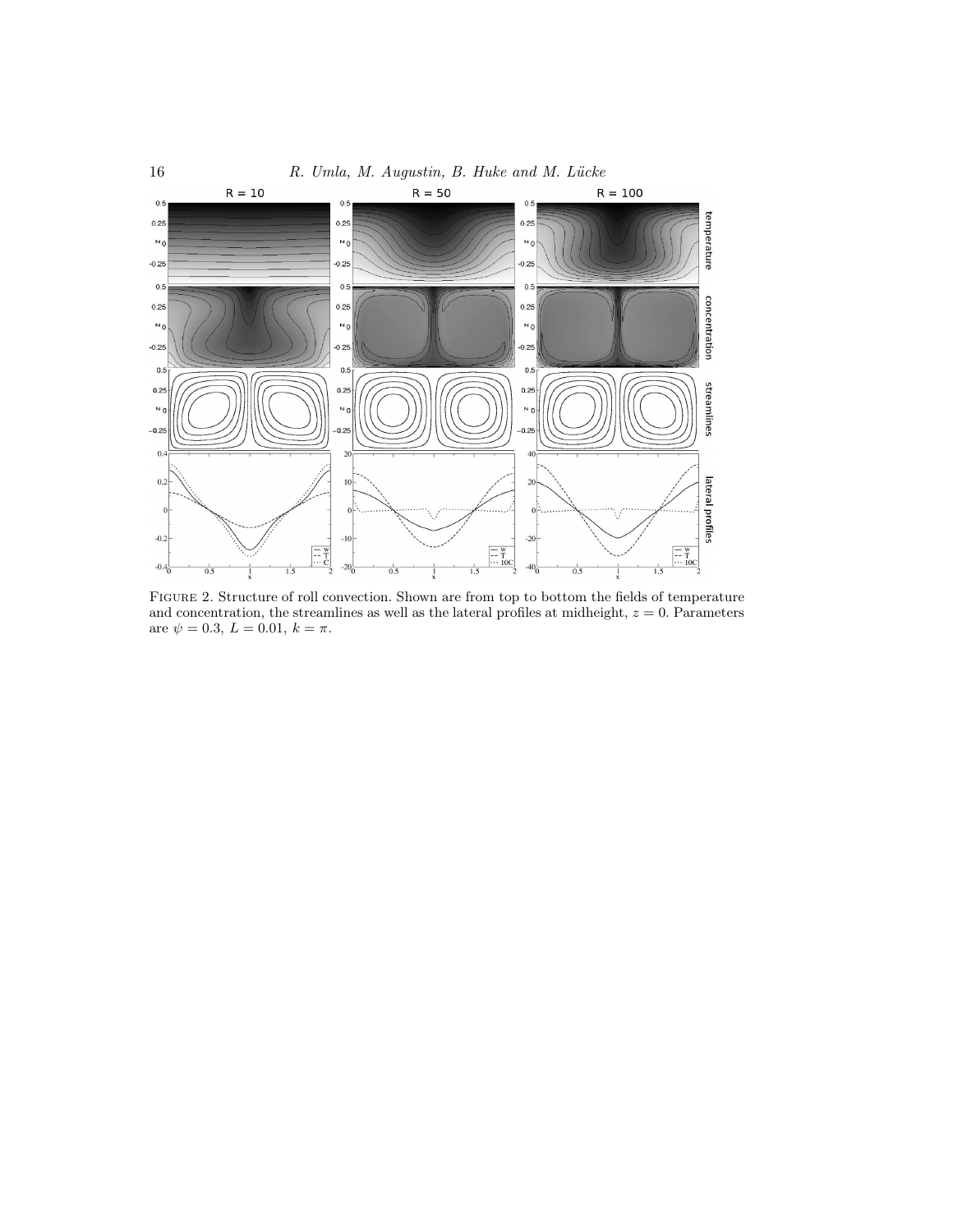

<span id="page-16-0"></span>FIGURE 3. Nusselt number Nu versus Rayleigh–Darcy number R. The parameters are  $L = 0.5$ in the top figure and  $\psi = 0.1$  in the bottom one. In each case the wavenumber is  $k = \pi$ . PF denotes the pure fluid.

17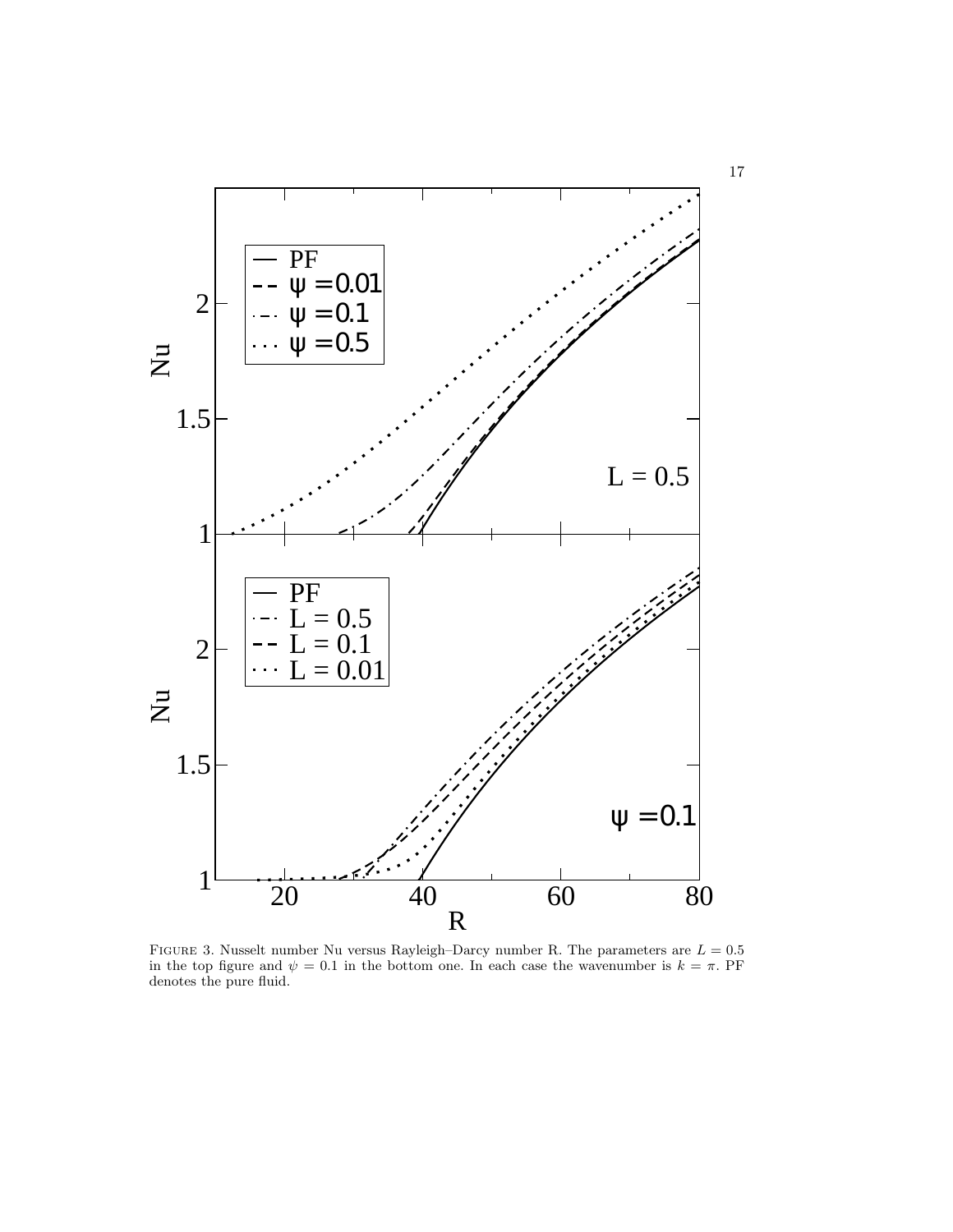

<span id="page-17-0"></span>FIGURE 4. Mixing number M versus R. The parameters are  $k = \pi$  and  $L = 0.5$  top,  $\psi = 0.1$ bottom.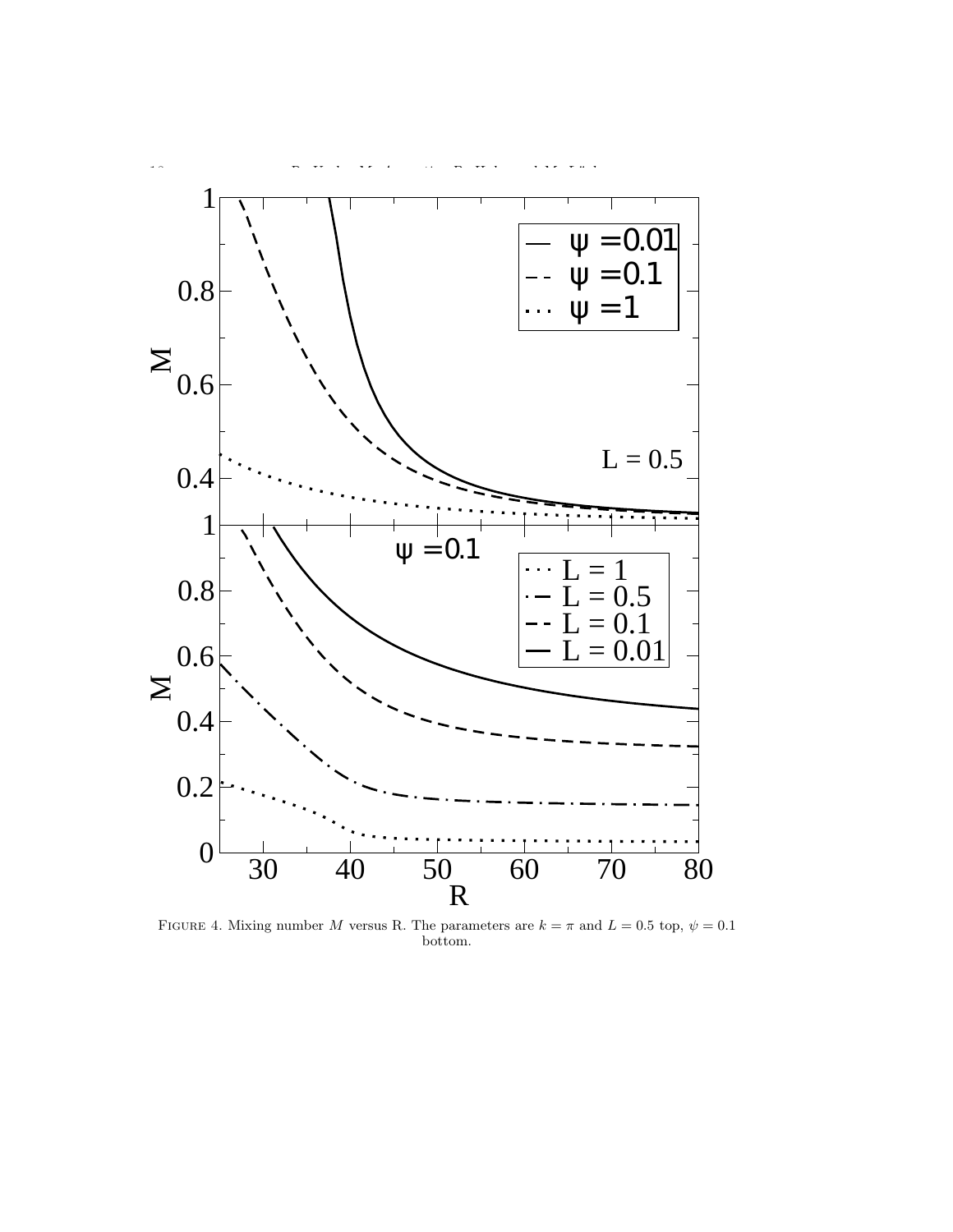

<span id="page-18-0"></span>FIGURE 5. Upper part: Stability boundaries in the  $(k, R)$ -plane for the pure fluid. The Eckhaus boundary is denoted by the dotted curve, the zigzag boundary by the dash-dotted one, the crossroll boundary by the solid one and the neutral curve by the dashed one. The S marks the region of stable rolls. Lower part:  $b_{max}$  on the crossroll boundary.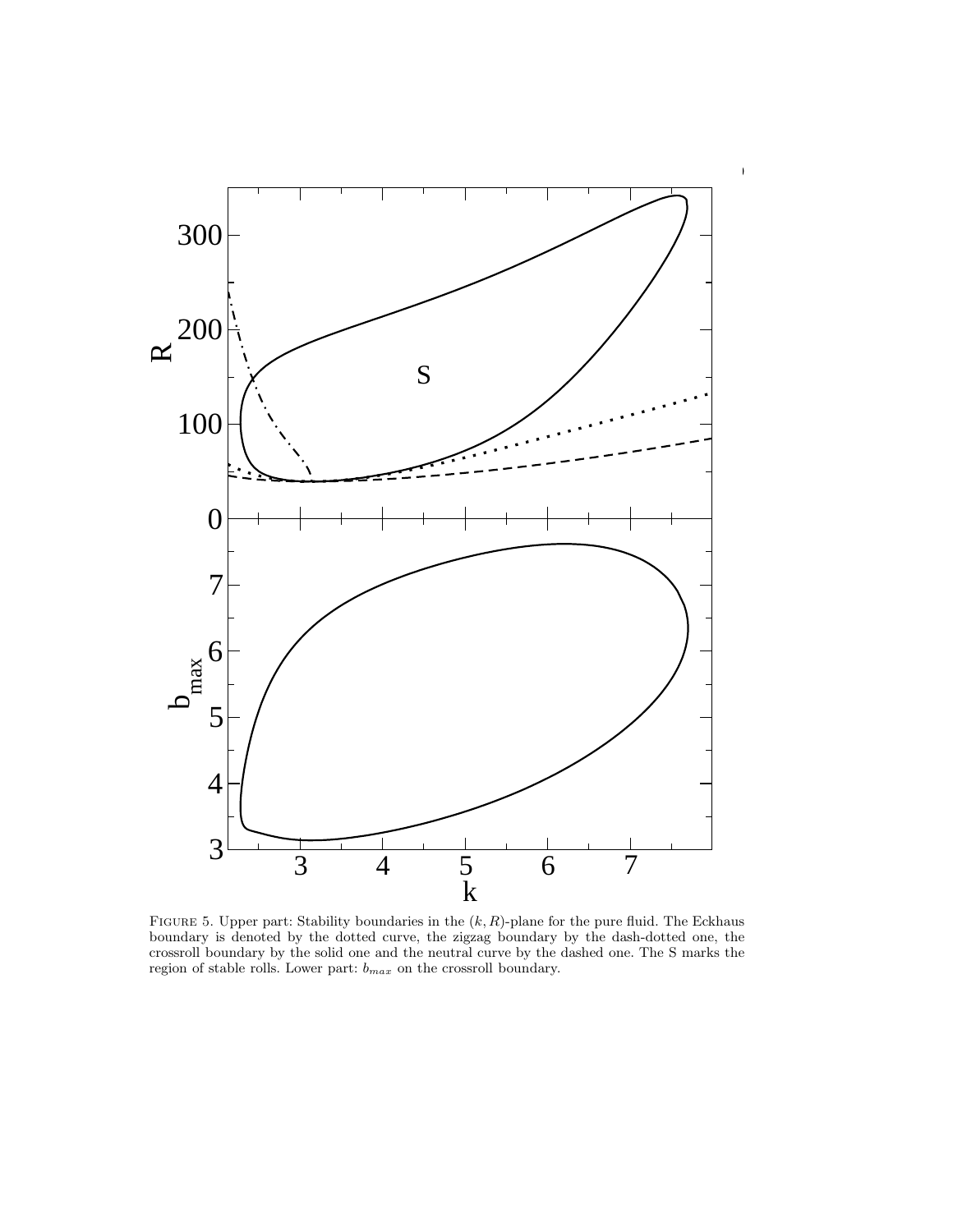

<span id="page-19-0"></span>FIGURE 6. Stability boundaries in the  $(k, R)$ -plane for several combinations of L and  $\psi$  below  $R = 80$ . The EC boundary is denoted by the dotted curve, the ZZ boundary by the dash-dotted one, the CR boundary by the solid one and the neutral curve by the dashed one. The S marks the region of stable rolls.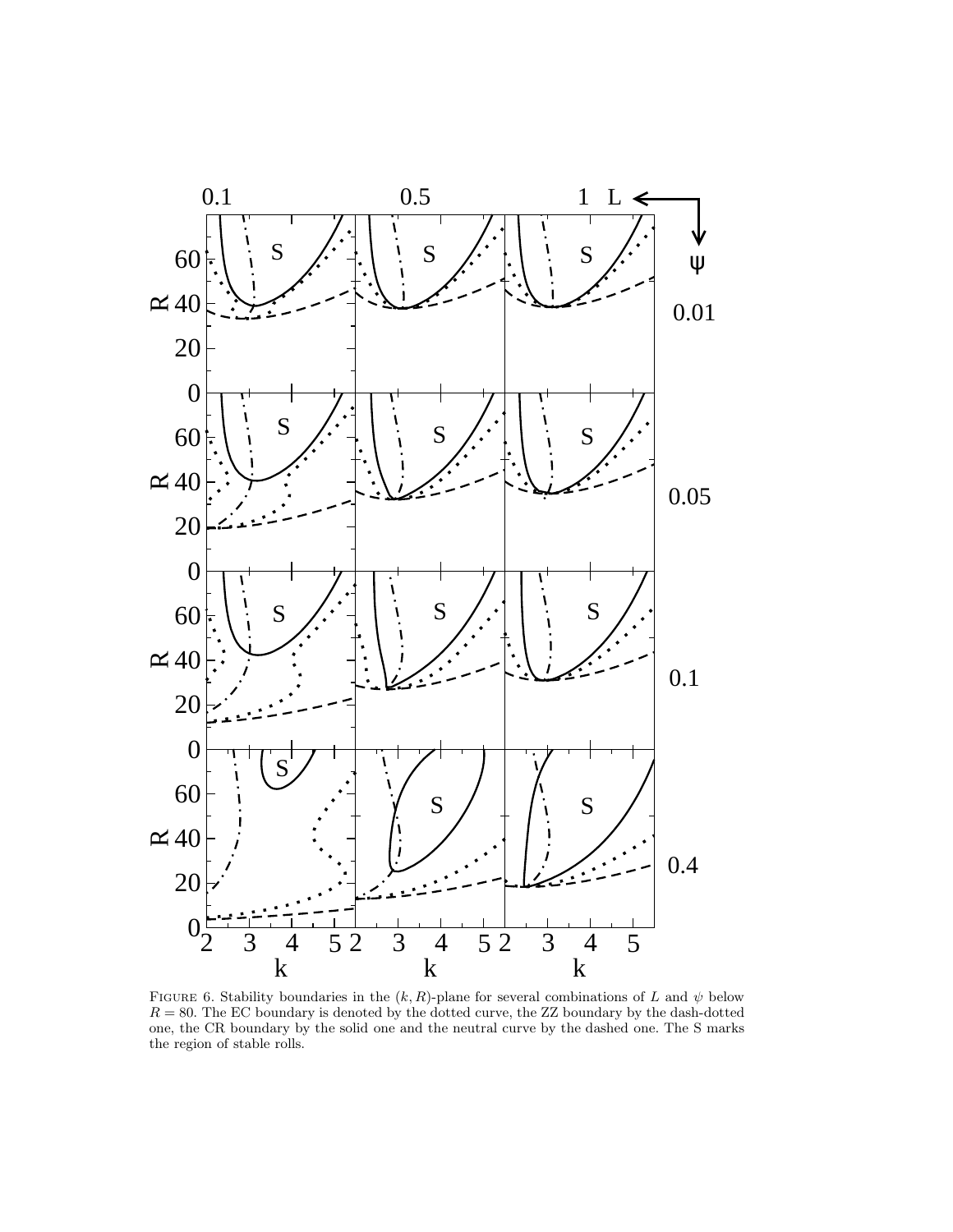

<span id="page-20-0"></span>FIGURE 7. Full stability balloons in the  $(k, R)$ -plane for several combinations of L and  $\psi$ . The curve style is the same as in Figure [6.](#page-19-0)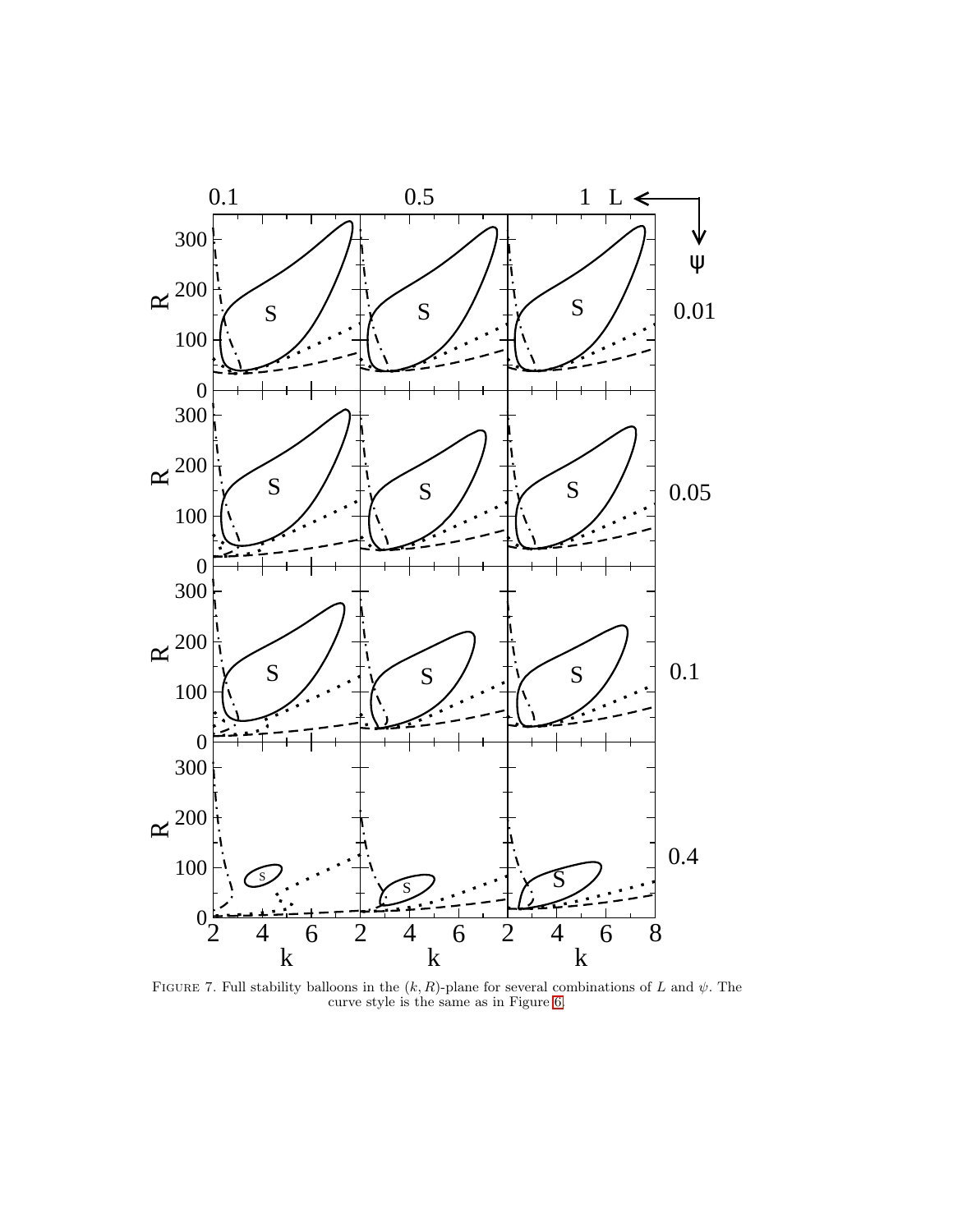

<span id="page-21-0"></span>FIGURE 8. First row: For three different Lewis numbers,  $R_h$ ,  $R_l$  and  $R_c$  denoted by the dotted, solid, dashed lines, respectively, are plotted versus  $\psi$ . Second row: The corresponding wavenumbers k denoted in analogy to the first row. Third row:  $\psi$  versus  $b_h$ ,  $b_l$  and  $k_c$  denoted in analogy to the first row. For further details see text.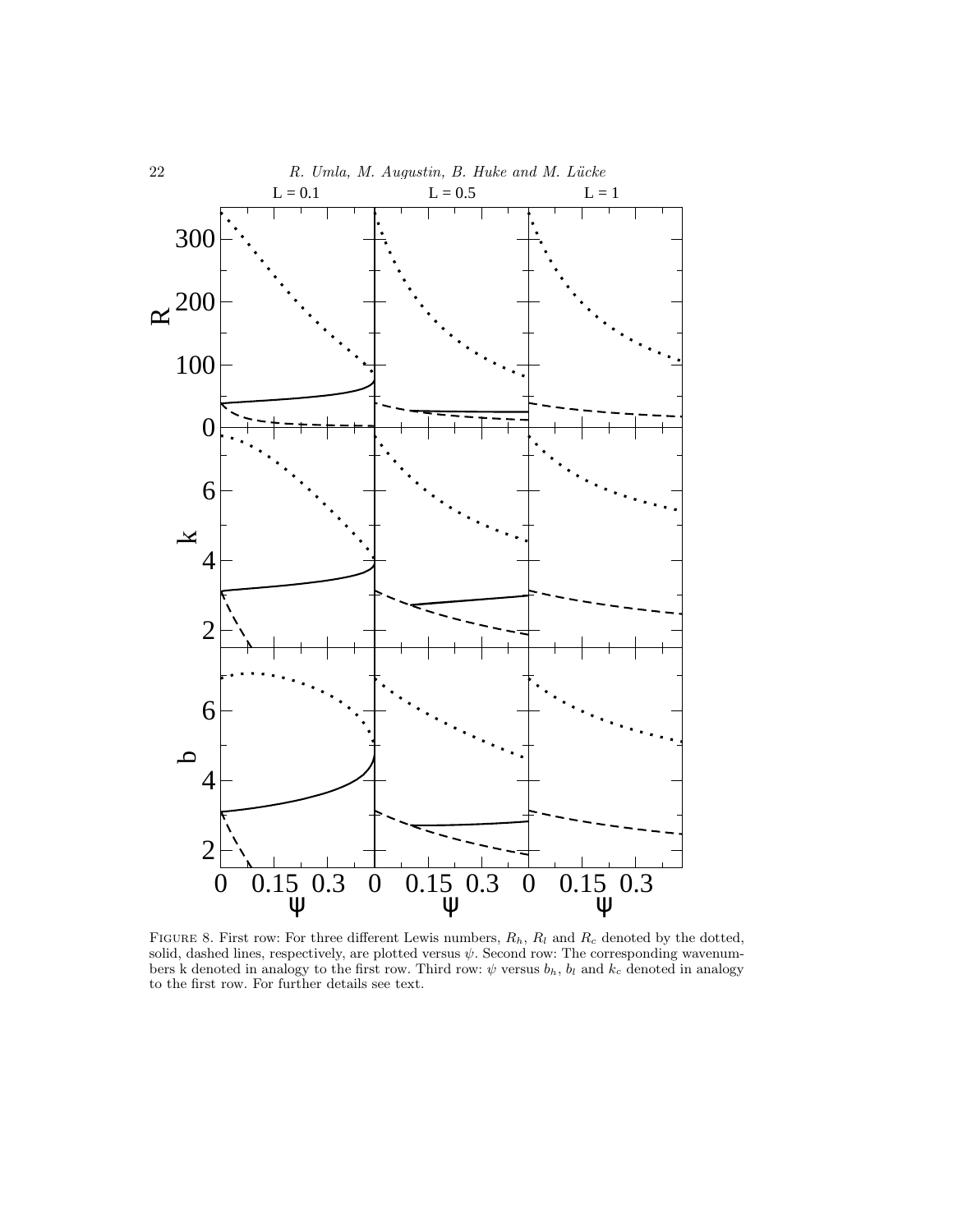

<span id="page-22-0"></span>FIGURE 9. Full stability balloons in the  $(k, R)$ -plane for  $L = 0.01$  and  $\psi = 0.01$ . The curve style is the same as in Figure [6,](#page-19-0) except that the new OCR boundary is denoted by the dashed-double-dotted line.